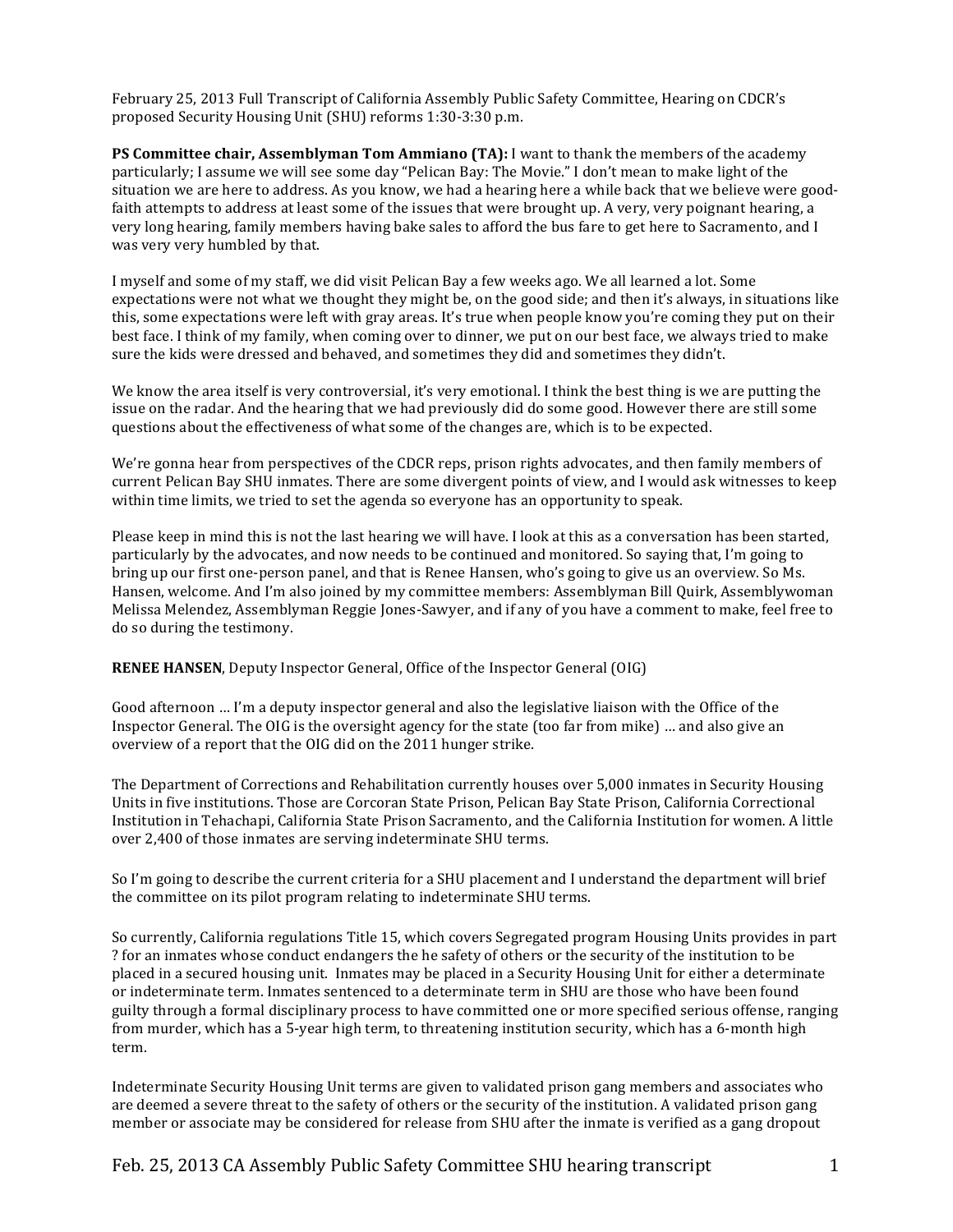through a debriefing process. An inmate categorized as inactive or validated as a drop-out and placed in the general population may be returned to segregation based upon one reliable source either identifying the inmate as a currently active gang member or associate of a prison gang. These are the current regulations that the department has addressed in its pilot program. So when they comes up to testify they can walk you through the changes and the steps in the two-year pilot program which was approved in October 2012.

So in 2011, September of 2011, as a result of a pending re-initiation of inmate hunger strikes, the OIG was authorized by the Senate to review and assess CDCR's response to the inmate hunger strike occurring between July 1 and July 20, 2011. It was requested that we put out an expedited report, as there was another expected hunger strike to be initiated around September of 2011.

During the event, inmates at Pelican Bay State Prison led other inmates from across the state in a mass hunger strike to protest the conditions of the Security Housing Unit confinement. On July 1, 2011, approximately 5,300 inmates at nine institutions began refusing meals, and the number of inmates peaked to more than 6,500 two days later. The number of inmate participants gradually decreased until the strike concluded on July 20th, 2011.

On Sept. 26, 2011, PBSP inmates re-initiated the hunger strike, but it ended right around the time we released our report, which was in October of 2011.

There were five major issues that inmate leaders published that they wanted addressed.

They wanted individual accountability rather than group punishment, indefinite SHU terms, and restricted privileges.

They wanted to abolish the debriefing policy and modify active-inactive gang status criteria.

And they wanted the department to comply with the U.S. Commission's 2006 recommendations regarding an end to long-term solitary confinement, they wanted adequate food, and they wanted to expand and provide constructive programming and privileges for indefinite SHU status inmates.

So the department, the Office of the Inspector General conducted a review. It was apparent from the interviews we conducted that the inmates' main complaint may have based upon their concerns that CDCR's review and revise the policies for the gang validation process.

So during our review, we had five major findings. Our report is on our OIG website. http://www.oig.ca.gov/pages/reports.php

1) We found that the department's working group was indeed an encouraging start in the effort to address the inmates' primary concerns regarding SHU policies and validation processes.

2) We found that the department had made good faith efforts to provide the privileges promised at the end of the July hunger strike.

3) We found that the CDCR's ombudsman's office and ourselves reviewed food services and found that it was in compliance with food service requirements.

4) While there's no specific instance of retaliation that we could substantiate, there was limited statistical evidence to suggest that there was an increase of enforcement of rules violation reports, disciplinaries, by Pelican Bay State Prison after the July hunger strike for gang violations. The post-hunger strike rules violations were examined and it while they appeared to be legitimately justified, the increase in enforcement immediately after the first hunger strike indicated that inmates were being treated differently.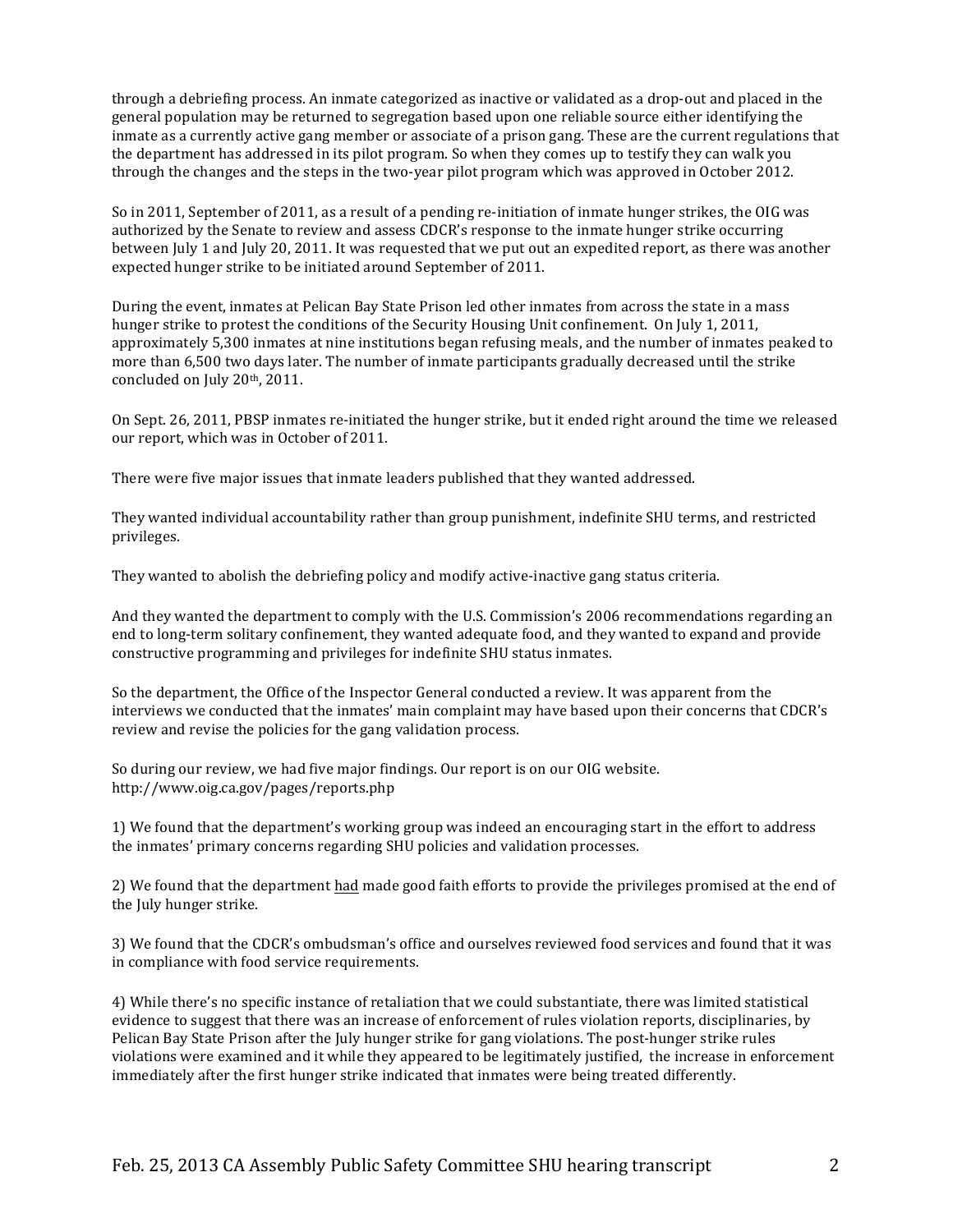5) Fifth, we found that hunger strike policies prior to July 2011 were inconsistent at best throughout CDCR, and as a result of the July 2011 hunger strike the department has made progress in establishing policies for medical services and other procedures to be followed statewide relative to hunger strikes.

We made several recommendations.

1) One was that the department should continue to develop and implement consistent policies for dealing with statewide hunger strikes.

2) The department should continue good faith efforts and work towards new step-down processes for SHU inmates, which they are and have, and a system that better defines in ways necessary points in the validation process.

3) We recommended that the department continue their working group to review validation and debriefing policies, which they did, and

4) to review SHU inmate programming, criteria for SHU placement, retention and release in SHU, and improvement in inmates' due process protections in relation to gang validation and SHU placement.

5) There were a couple of other findings one of which was that the Office of the Inspector General themselves should continue to monitor the implementation and review of these policies. So what the Office of the Inspector General did was we embedded one of our own inspectors-general into the process to monitor realtime as the department, reviewed over about a one year process, and revised their gang validation-related policies and procedures.

So as I started out saying, the department implemented a two-year pilot project in October of 2012. Last year in July when the Legislature approved the Blueprint – CDCR's blueprint-- which included language related to Security Housing and prison-based gang members – they added language to the Penal Code regarding the Office of the Inspector General. What they did was they directed us to – the Legislature directed the Office of the Inspector General to periodically review the delivery of the reforms identified in the Blueprint, including the department's establishment of and adherence to their prison gang management system, including changes to the department's current policies for identifying prison gang members and associates and the use and conditions associated with the department's Security Housing Units. That's how Penal Code section 1626 reads.

So in December and January, the Office of the Inspector General began its point in time review of the department's process for implementing all five phases of the Blueprint. The blueprint includes not only the Security Housing Unit language but also standardized staffing, rehabilitation, reforms, housing criteria, and a couple of other areas.

We sent our monitors out into the institutions, and as part of our review, we met with the department staff. We visited each of the Secure Housing Units, and we reviewed the central files of validated affiliates.

**Assemblyman Tom Ammiano (TA):** You mentioned the word "embedded," and every time these visitations and interviews happened, there was no surprise or unannounced visits?

**Renee Hansen (RH):** Yes, there was heads-up given to the warden that we would be going and doing our reviews but we did not tell them which inmate C- files we would be pulling and we did not tell them the exact dates, just a date range. We didn't tell them exactly what we were looking for either. But it's laid out in the Penal Code what the Legislature expects us to review and monitor.

So those were just conducted in December and January. As I said, the pilot project just began in October so we don't have a lot right now to review or report on other than the implementation and the origination and publication of the policies, which are in pilot form. So we are just now getting that information back, and we should have a draft report in the next couple of weeks that I'll be glad to brief the committee on.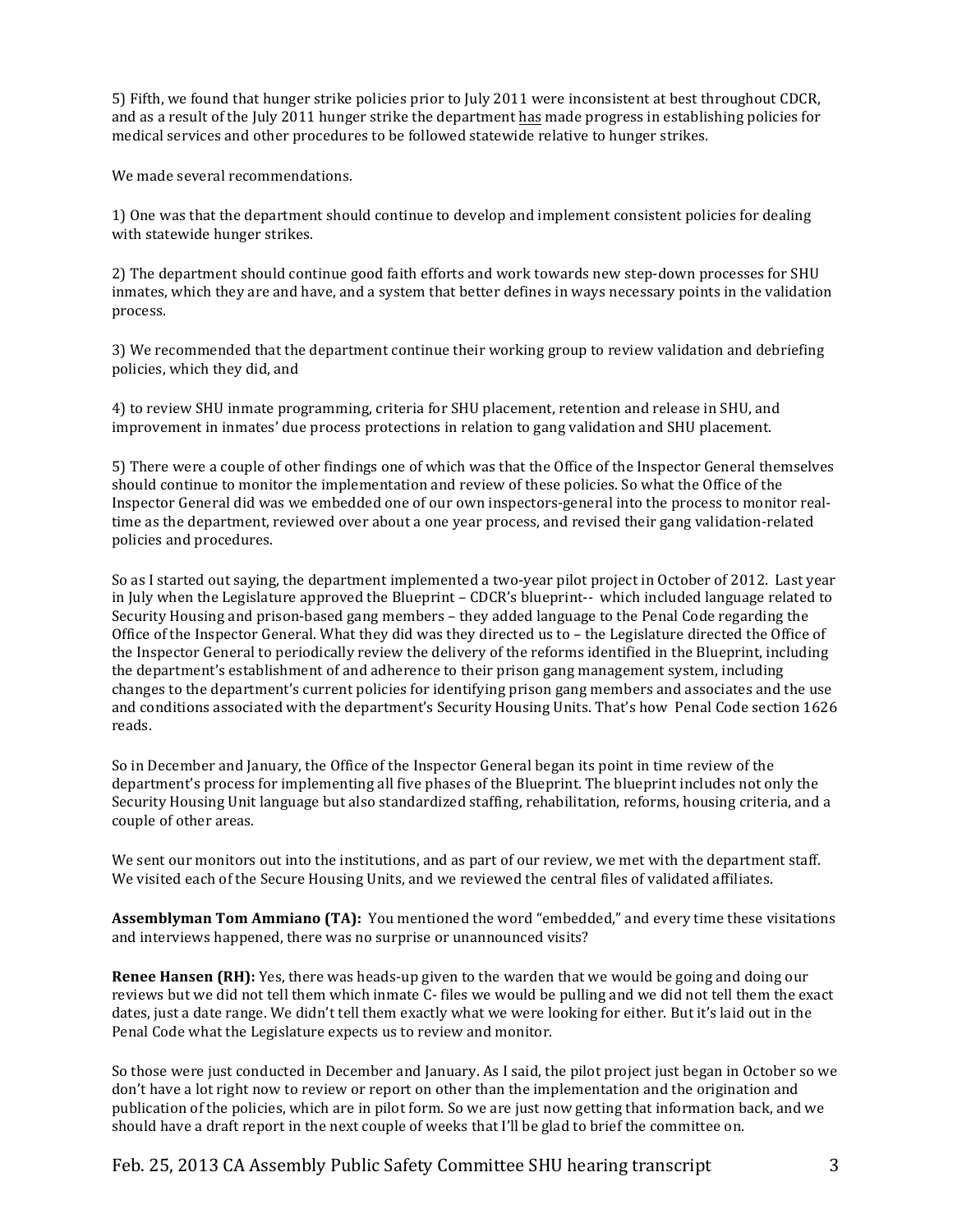**Ammiano:** as I mentioned earlier, this will be a hearing that will have further follow-up.

**TA:** With the rule violations, are there any new ones in the changes that have happened?

**Renee Hansen:** We did not hear any follow-up issues or complaints related specifically to retaliatory RVRs so we did not do a follow-up to those statistics.

TA: OK we will ask the next panel. Assemblymember Quirk?

**Bill Quirk (BQ):** Thank you. I thought it was a very well done report, I appreciate your being so thorough, and I found it a very good review of the process. Second, you talk about this concern about retaliation, and the only place you see this might be possible is the gang related activity, which went from three before, in a twomonth period to eight in a two-month period. My only concern there is, whether or not, given the numbers are so small, any conclusion can be drawn from that? Does this number typically bounce around from 3 to 8, and to 10 and back down to 4, is this sort of a change unusual, or do numbers tend to jump around when you have small numbers?

**RH:** That's a good question. As we said in our report, it was statistically sort of unmeasurable because it's so small, but it is certainly something we can look at after the fact and see how things have gone in the year since as far as those particular numbers to see if there is a pattern.

TA: Thank you Ms. Hansen, very thorough and we appreciate it. we're going to move into our second panel. This is the California Department of Corrections and Rehabilitation. We are going to have Mr. Michael Stainer, Deputy Director Division of Adult Institutions, and Kelly Harrington, Associate Director High Security, Transitional Programming, and Mr. Michael Ruff, Special Agent, in charge Office of Correctional Safety.

# **CDCR officials who testified are: Michael Stainer, Deputy Director of the Division of Adult Institutions;** Kelly Harrington, Associate Director of High Security Transitional Programming; and Michael Ruff, **Special Agent in Charge, Office of Correctional Safety.**

**Michael Stainer (MS):** Good afternoon. My name is Michael Stainer. I'm the Deputy Director of the Department of Corrections Division of Adult Institutions.

With me today, accompanying me, is Michael Ruff. He's a senior Special Agent in Charge for the Office of Correctional Safety. Mike has over 27 years' experience with the Department of Corrections. He provides direct oversight to over 30 special agents and senior special agents responsible for monitoring gang activities and intelligence. Mike is a subject matter expert when it comes to gang intelligence, the validation process, as well as the debriefing process.

On my right is Kelly Harrington. Kelly is the Associate Director over the High Security mission. Kelly has over 25 years of experience in the Department of Corrections. Prior to being appointed as Associate Director, he was appointed as a warden at Kern Valley State Prison in Delano. Kelly's role as Associate Director – he provides oversight to 9 high-security state prisons, including the 4 prisons which have our SHU programs.

Again, I'm Mike Stainer. A little background on me. I have over 26 years' experience in the department starting as a correctional officer. I do have some supervisory as well as some management experience in segregated housing units, including administrative segregation and the security housing units. Prior to being appointed the Deputy Director, I was the appointed warden at the California Correctional Institution in Tehachapi and that is a SHU facility.

The four Secure Housing Units in California right now house approximately 3,800 of California's most dangerous offenders. This number represents only 3% of all offenders housed, incarcerated within all of the male prisons.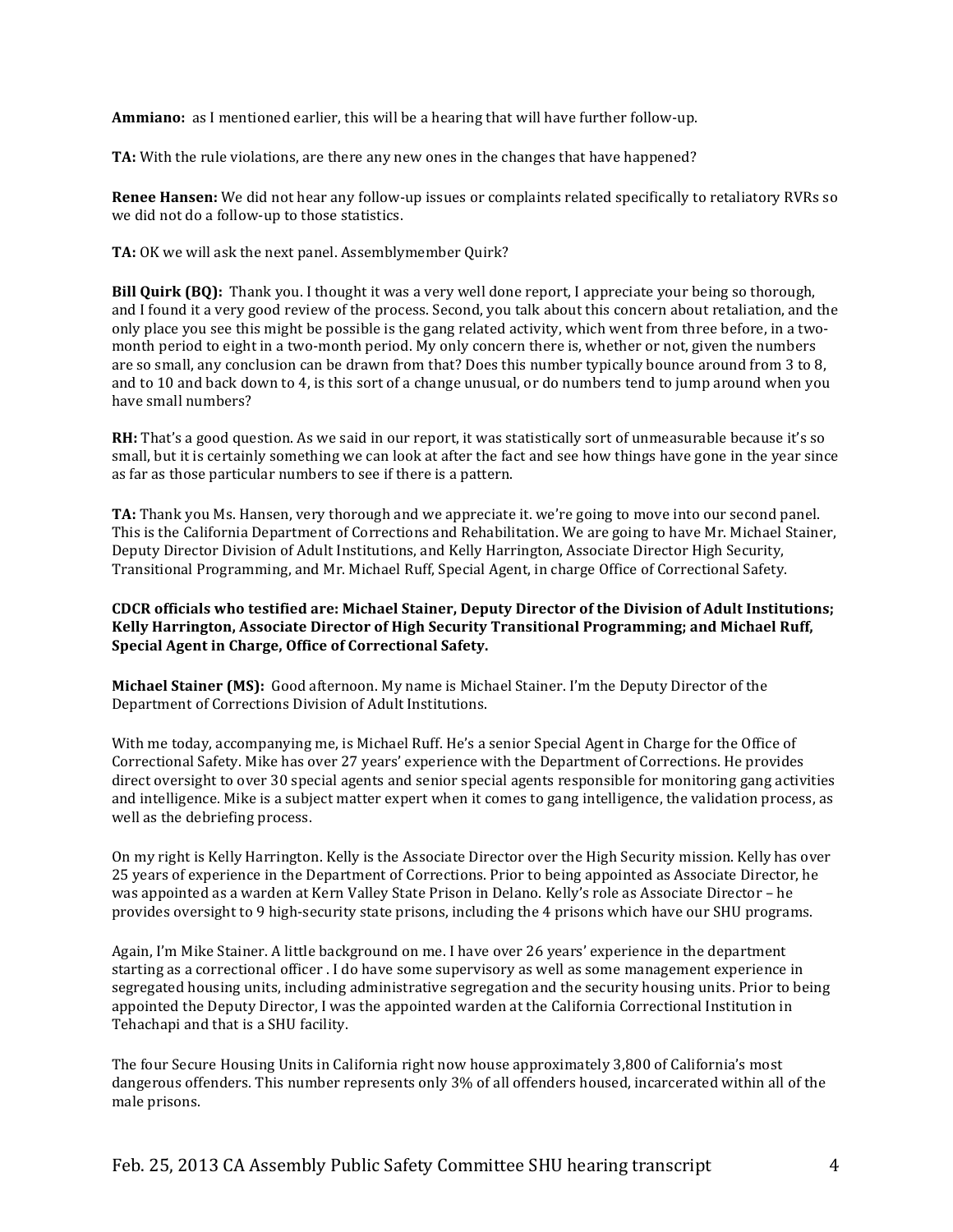The offenders designated for placement within the SHU have demonstrated their inability to be safely integrated with other offenders mainly by way of violent acts against staff or other inmates. Some of the offenders, as Ms. Hansen stated, approximately 2,400 of them – 2,400 – are actually validated as affiliates of some of the most dangerous, predatory, and sophisticated criminal organizations in the nation.

Placement in the SHU of these affiliates is necessary to protect the 97% of other offenders who wish to safely program with the general populations, to protect the staff, as well as the communities, in California.

Over the past 18 months, as a result of the commitments made at the conclusion of the July 2011 hunger strike, CDCR made several steps to enhance the delivery of services to all SHU offenders. Some of these enhancements include – we've implemented educational opportunities for all inmates in the SHU. Just last week, we had almost 1,100 inmates that are housed in the SHU enrolled in either college courses, general education, GEDs, or various levels of adult basic education.

Other enhancements include – we standardized as well as added additional items in the allowable personal property as well as items available for purchase from the SHU canteens. For inmates who remain disciplinary free, additional privileges consisting of being able to take an annual photograph and mail it home to their family members as well as to participate in art programs and purchase art supplies, they are permitted. By May of this year, we anticipate that exercise equipment will be installed in all of the small management yards as well as phones will be available for annual phone calls for inmates housed within the SHU facilities.

On October 18 of last year, the Security Threat Group Pilot Program was authorized and approved by the Office of Administrative Law for implementation. This pilot program contains a number of revisions in the manner in which CDCR manages its gangs. One of the most significant is this is a behavior-based program. It places a very heavy emphasis on individual accountability rather than accountability based upon identification alone

For example, affiliates that are identified as associates will no longer be considered for direct placement into the Security Housing Unit unless there is a nexus to confirm this behavior and found guilty and with a nexus to Security Threat Group activities.

The Pilot program has also resulted in a 5-step incremental step-down program which will replace our 6-year inactive process. The step-down program will provide graduated housing with corresponding enhancements, privileges, personal property allowances, programs, and interpersonal interaction with the ultimate goal of re-integrating participating affiliates back into the general population.

Pilot program also now incorporates a weight-based point value system when reviewing offenders for validation.

The Pilot program will result in the implementation of the new Security Threat Group unit classification. This will provide an enhanced due process review when reviewing the initial validations of affiliates. Kind of like the last step; Once they've been validated, we will have a committee to review that entire validation. Again, this is an enhanced due process. The unit classification committee for the Security Threat Groups will also provide reviews of offenders that have debriefed and then found guilty of subsequent behaviors that do have a nexus to gang activities.

On Oct. 25, 2012, based upon the pilot project, we began case-by-case reviews of associates housed within the SHU programs. To date, we have 144 reviews. These reviews have resulted in 75 offenders being identified for release to the general population or step 5 of our step-down program. 52 of these offenders have been designated and identified for participation within steps 1 through 4, which are conducted within the SHU program itself. 17 offenders have been retained in the SHU, either because of self-proclaimed safety concerns, invalidated safety concerns, or because they have chosen themselves to debrief.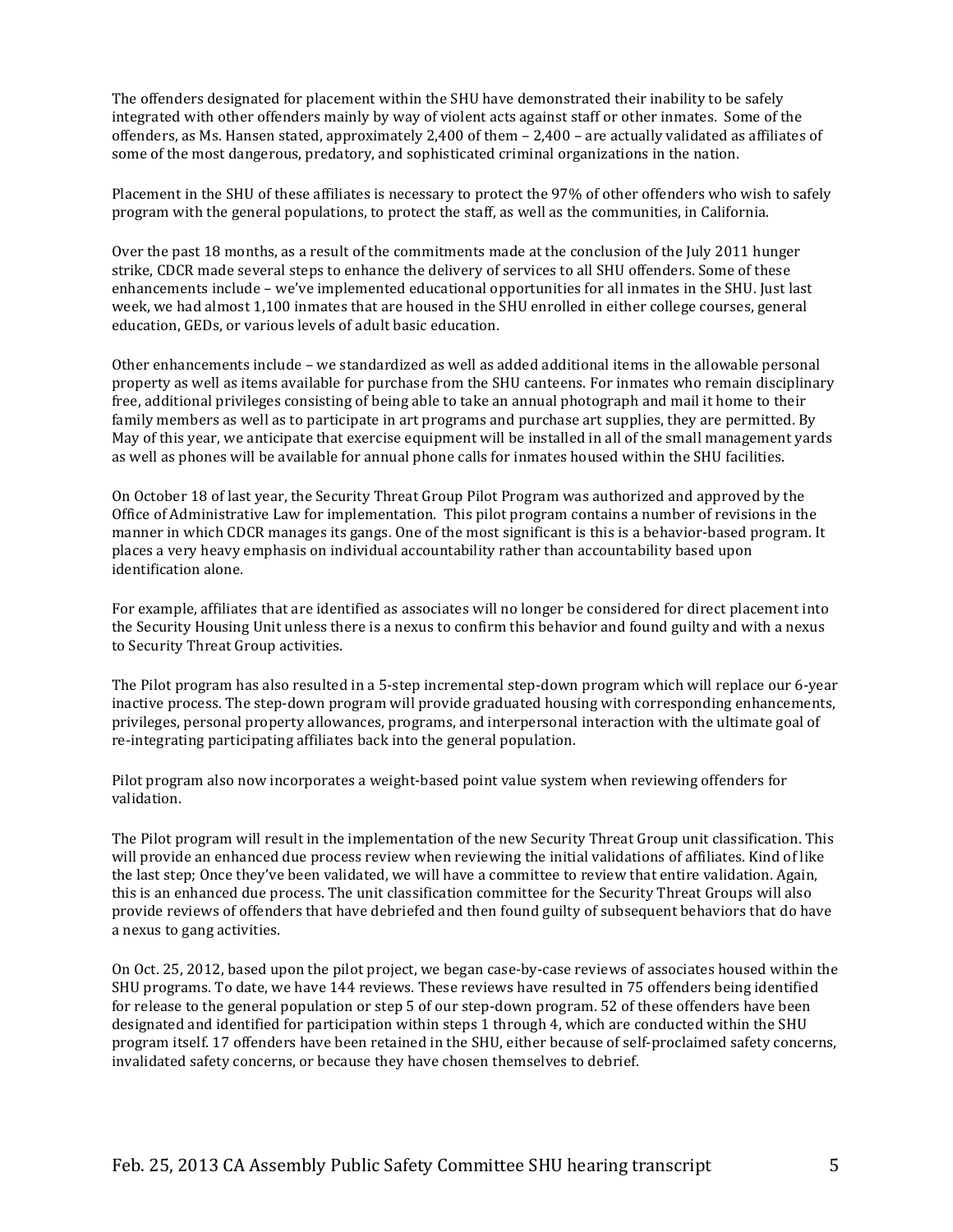It is our intent to continue the incremental implementation of this Security Threat Group pilot program and prior to the expiration of the two-year term of the pilot, we will be filing the proposed regulations for permanent adoption in Title 15.

# **Q&A:**

**Assemblyman Tom Ammiano:** Thank you that was very thorough, a lot of good information. I have a couple of questions particularly for you, but if they're not in your purview, then perhaps the other gentlemen sitting by you ... On the classification committee, who's going to sit on that?

**Michael Stainer:** That will be chaired by a facility captain and then also a CC-2 – correctional counselor 2 supervisor – a  $CC-1$  and the institutional gang investigator.

Ammiano: So they're all internal?

**Stainer:** Correct.

**Ammiano:** So just throwing this out here, then how can then – if they're internal, how can we ensure that there is any real review of the process?

**Stainer:** Generally, the CC-2 and the facility captain are nowhere involved in the actual validation process or the investigative process that would lead one to be validated. So again this does provide a new set of eyes, a different perspective in ensuring that all due process – kind of a more or less an independent review of the validation.

**TA:** Is the Step Down program available to inmates who are considered prison gang leaders?

**MS:** It will be ...

TA: So those inmates will not indefinitely be housed unless they debrief?

**Stainer:** That's correct. The step-down program is a voluntary program. An inmate has to – what it does, it provides them another avenue, it provides them the opportunity to demonstrate both to staff as well as themselves and other inmates that they can successfully and safely program with other inmates and be released ultimately out to the general population through avenues other than debriefing or the inactive process.

**Ammiano:** So then under the new rules are there any real limitations to how long someone can remain in the step-down program?

**Stainer:** There are. If an inmate refuses to participate within the step-down program or if they exhibit behaviors, they have ties and a nexus to gang activities, they will not be permitted to progress.

TA: I do have other questions and comments about the process, but I do want to thank you. Any committee members?

**Bill Quirk:** First of all, anybody who works in a prison has my immense respect. It's gotta be one of the toughest jobs out there, if not THE toughest, so thank you for all the men and women who serve, and for you who've been doing this for so long. You said you went through the process with 144 inmates as part of the pilot Program. How long would it take before you went through the process with the 2400 who are in there now?

**MS:** We anticipate it could take upwards of two years.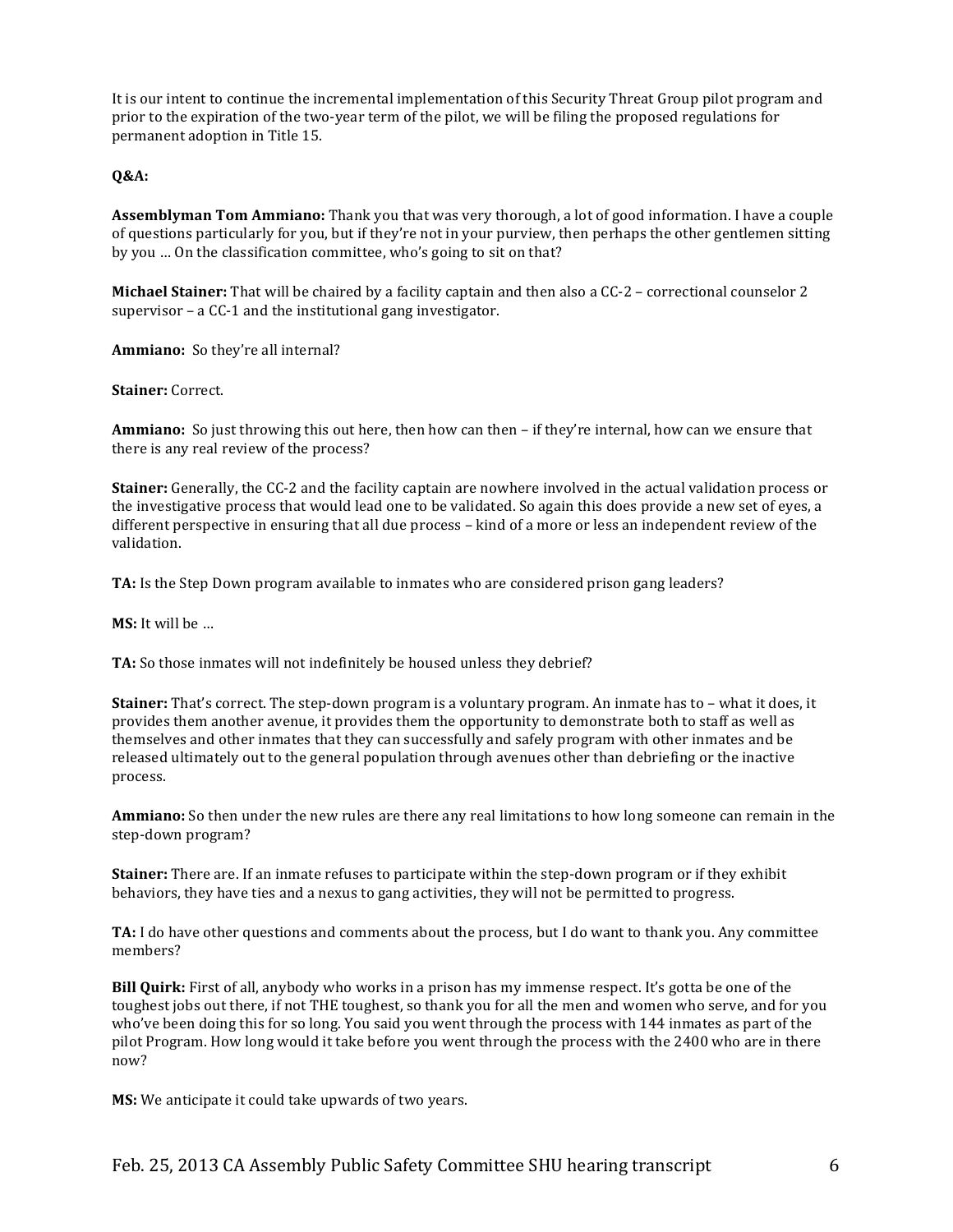**BO:** OK. Um, well I'm very pleased that you have the step down program. I think if it's well done, anything we can do, such as your education programs and art programs that can lead to the rehabilitation of prisoners, bringing them back into, if not into, even if they're never out of prison, at least if they're out in the general population, I think is critical, and I hope that we can go further in this.

**TA:** Thank you Assemblymember. I want to welcome Assemblywoman Holly Mitchell.

**MS:** We came prepared today all to be available to questions from the Assembly rather than prepared statements from Mr. Ruff or Mr. Harrington.

**Ammiano:** In terms of the validation process, previously an inmate needed three source items to be validated. The new validation process, as I understand it, consists of a weighted point system requiring 10 points for validating an inmate. The point values seem exceedingly high so that you can meet the 10 points with 2 items. For instance, legal documents – if the inmate has legal documents – that counts for 7 points. A book could count for 4 points. Would that inmate still need a third source item or is that it, is it the quantitative part?

**Stainer:** Yes, they would still need three items to total at least 10 points.

**Ammiano:** But if they reach the 10 points with two items, they'd still need three?

**Stainer:** They'd still be required to have three independent sources.

**Ammiano:** So then why are the points weighted so high? Is that a decision that was researched and …?

**Michael Ruff:** Well, when we went through the process of determining the point system, we had a group of wardens and a group of experts in that area. We looked at each one of the points to determine the inmate's involvement.

You mentioned the legal document. The legal document usually if the individual has been convicted of 18622 where a jury or jury of his peers – have actually been convicted of a crime that had a gang nexus to it. We hold a lot more value to something along those lines where the inmate had additional due process.

If an inmate has a tattoo, which we give a high number of points to, an inmate that places a tattoo on his body in the gang is very serious and the individual places that tattoo on his body and is not authorized to have it, he could place himself in danger. So those are things we looked at when we made determination on the point value.

**Ammiano:** Just from an outsider's viewpoint: The high points make it seem that this might be a little more unfair than the old policy. However, to be determined

I'm also concerned about the vagueness of some of the source items, the three items that are needed to get a rebuke. Specifically being in possession of legal documents, which you mentioned that that would evidence the kind of behavior that's not desired. Just rhetorically, shouldn't inmates be allowed to be in possession of their own legal documents or even in possession of another inmate's legal documents to help file an appeal or a brief?

**Ruff:** Well, if they obtained the permission. But I think just for clarification, when we're talking about, it's not possession of a legal document, it would be if that individual had legal documentation that indicated he was convicted of a crime that had a gang nexus. So if an individual for a particular gang was convicted by the state or county for doing something on behalf of a gang, and he was given a trial by a jury of his peers or so, and he was found guilty and that information would be in his file. That information could be used against him as a point of validation – not necessarily having legal documentation in his cell. No.

Ammiano: But you look at each prisoner differently?

Feb. 25, 2013 CA Assembly Public Safety Committee SHU hearing transcript 7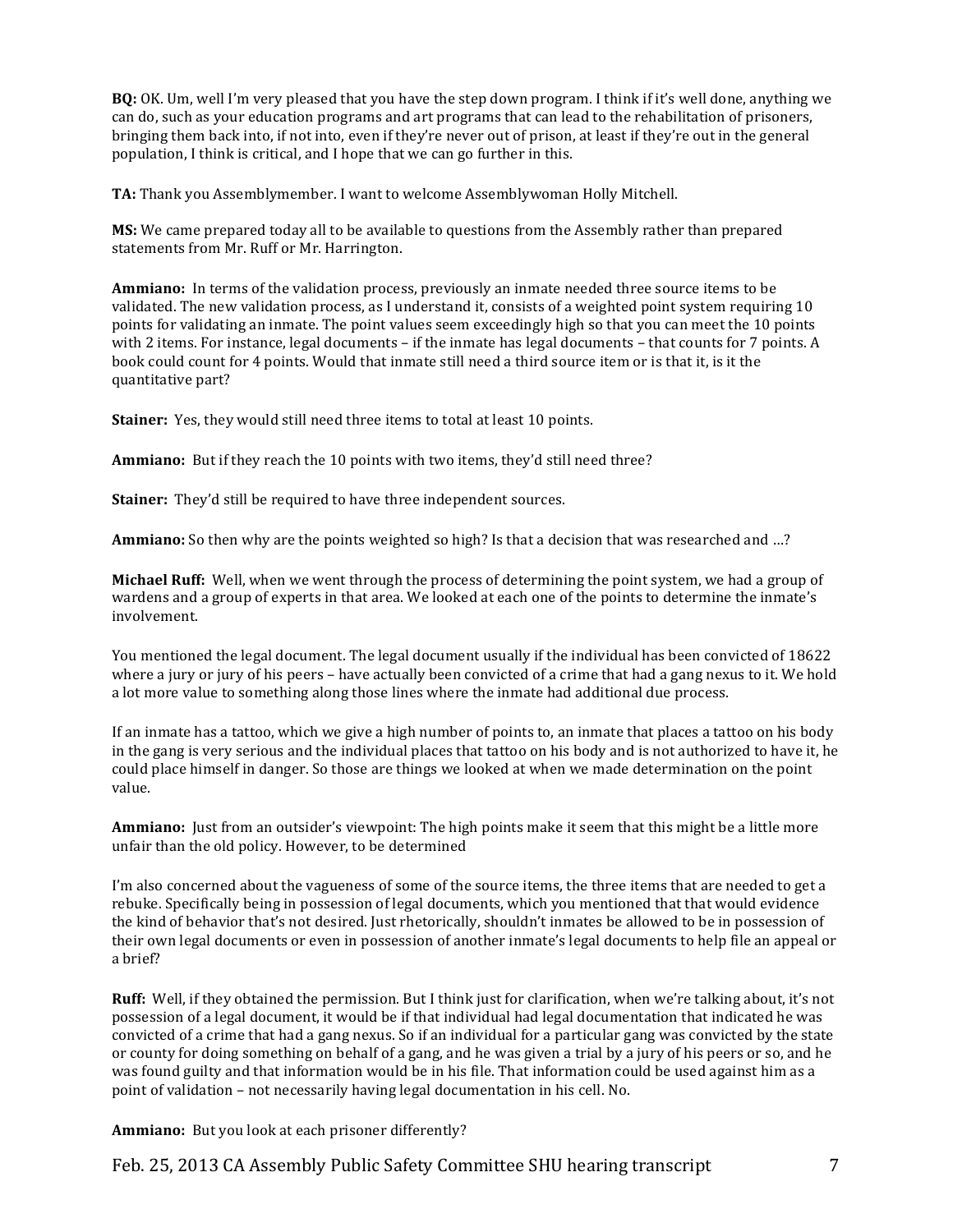#### **Ruff:#**Yes…

**TA:** As to why they're there, and some might luck out and keep their legal if it didn't have the implications that you're talking about.

**MR:** Well, not so much. Like I said, it's not them having the document in their possession. Inmates have legal documentations in their possession. In regards to your other question about whether or not they're allowed to correspond or if they've received permission from the wardens to – we've had inmates in the past who've helped represent other inmates and they received permission to do that. But for the purpose of the validation, what we're looking at is actual legal documentation that indicates that the inmate was charged with a gang crime.

**Kelly Harrington:** It's actually the documentation within the documents not the documents themselves.

**Ammiano:** Yeah, you can see why it's vague. Under the new rules, aren't you using the same exact kinds of evidence or information to make a finding about being a gang member or not? You know, the books, the tattoos, etc.? Is there no new estimate of those categories, or you're feeling those are the categories you want to stick with, even under the new rules?

**Stainer:** These are the types of evidence that have become throughout the history of the process, these are the indicative items. These are the different types of identification that have been utilized by us as well as other agencies to identify affiliates of Security Threat Groups. What we've done is we've then based upon the significance of the items, we've applied the point scale or point value.

**Ammiano:** Believe me, I appreciate the move that you're making, but I'm just being the devil's advocate here, it's like, you are giving me the impression, this is good, this is improvement, this is different. And then from the outside, some of it seems the same to me; and that is not to demean, you know, your perspectives, you are the men and the women who are on the ground. So I'm asking these questions because I'm trying to figure out where the common ground is on the part of the advocates and you as part of the officials, and so I guess you could say, I'm on a fishing trip.

Are there any rules violations added under the revised violations that were not considered rule violations in the past?

**Stainer/Ruff:** Not sure...Not that I'm aware of...

**Ammiano:** Okay, because that would make it a lot harder for the prisoners to get out of the SHU.

**Kelly Harrington:** If I could, I think the important part of it is that even though the validation and the points may add up to that, that an individual that is validated as an associate he's not automatically going to go into the SHU. So he still has to have some type of...

Ammiano: That's the difference, then?

#### **Harrington: Right.**

**Ammiano:** And then if the inmates wanted to appeal their validation, will there be an outside entity or one within CDCR for the appeal?

**Harrington:** They actually have the same appeal process that any inmate has. So it goes through an independent appeal process through our Office of Appeals and then the inmate, if they don't agree with that, can also take that further all the way to the courts.

**Ammiano:** And if there was legal documents around that, there wouldn't be a problem?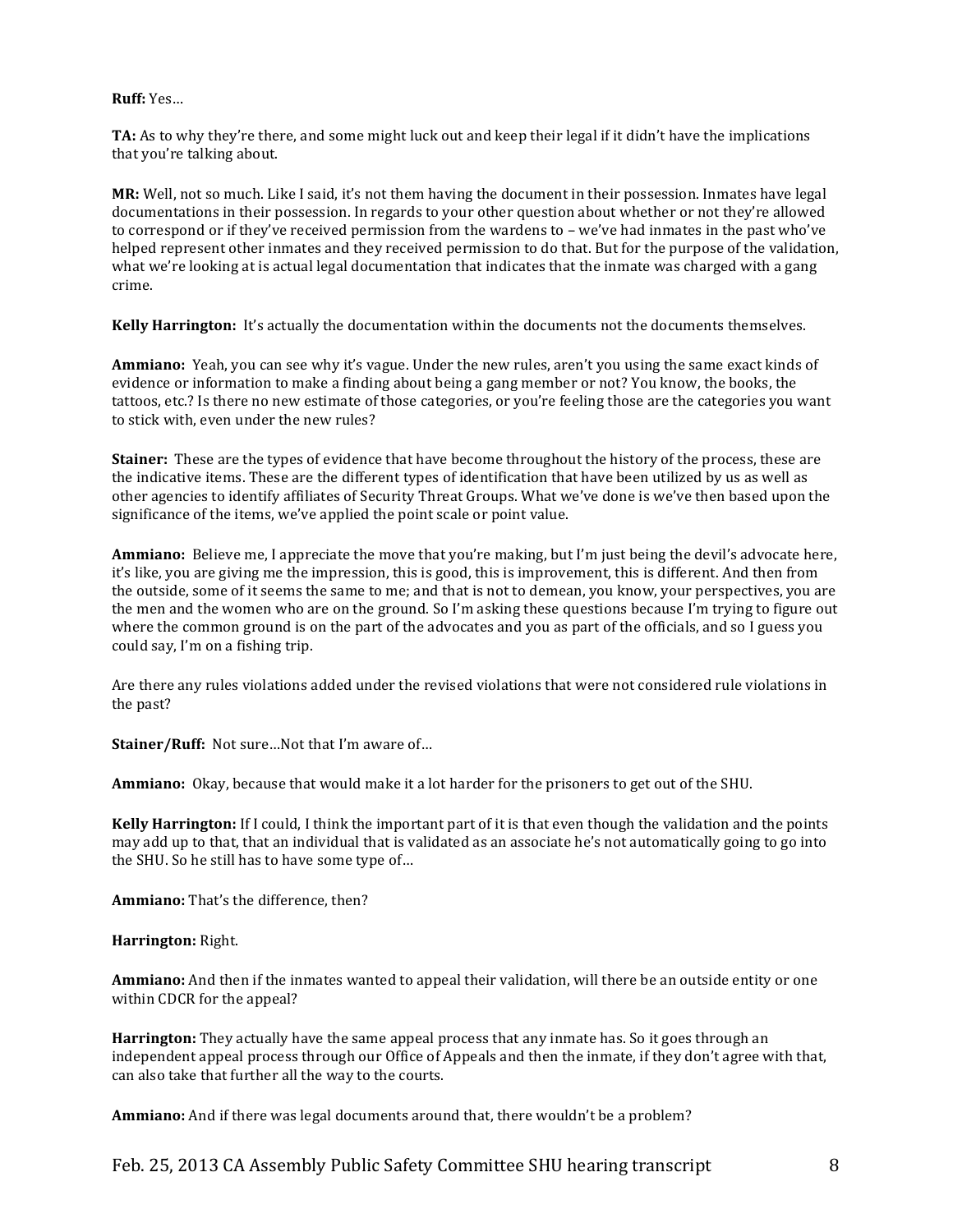**Harrington:** No, inmates are allowed to have legal documentations in their cell all the time...

**Ammiano:** Except if there was ...

**Stainer:** Even then they can possess it. Even if the inmate didn't possess the legal documents within his cell, we would still – those documents would still be contained within the central file, and it's what they say, again as Agent Ruff was stating, that inmate's been convicted of a gang offense with a nexus to the gang. It might be, for example, let's use LA County as an example. Say the guy was an 18th Street gang member and they tied this offense to gang activity committed by 18th Street gang members, that would be contained within the legal documentation of the conviction, so therefore that would be one source item against the inmate and the point value...

Ammiano: Based on a conviction or on a speculation?

**Stainer:** On a conviction. and again, at that stage he's had a very high level of due process, consultation with an attorney.

**Ammiano:** Based on the current review, a high percentage of the SHU inmates are being recommended for release into the general population, and that would appear to say that this evidences the old policy was flawed. Is the new policy enough to make the people who do not belong in the SHU not end up in the SHU again aside from, you know, personal behavior?

**Stainer:** Well, again, I'll take your question in two parts. Number one is does that mean based upon the fact we released 75 of the offenders that we've reviewed – over  $50\%$  – to the general population – step 5 of the step-down program – does that mean that our prior policy was flawed? and I want to say unequivocably no. However what we are doing today. We are applying the criteria of our pilot program to review of these offenders and if they don't have any serious criminal activity that would result in a serious rule violation that would result in their placement within the SHU program based upon the act itself, then they would be qualified within the last 4 years, then theyed be approved for release to the general population where they're monitored.

**Ammiano:** I guess my concern is that there are a good number of prisoners who've been in the SHU for so many, many years, and then only is it now that we're saying perhaps that was a mistake or that there could be some redemption. So by the way, members, I have a number of questions but that can wait. I want to welcome Assemblymember Nancy Skinner.

**Assemblywoman Holly Mitchell:** Thank you very much Mr. Chair, and thanks for convening yet another hearing. The hearing we held before was very telling, and I found it very enlightening. I concluded that I could be in the SHU in that I am African American, I do have a tattoo -- it's not gang-affiliated – I hail from LA County and have been known to have incendiary reading materials on my bookshelf. So I'm glad to see we're back here and perhaps have another shot. I want to acknowledge the work CDC has done, and acknowledge the fact that, and I'm reading directly from a document prepared for us by committee staff, that STG associates will no longer be considered for direct administrative replacement into a SHU based only on their validation to an STG. On my recollection from our first hearing, that is a major major step from our first hearing, and I want to acknowledge that.

I want to wrap my head around what seems to be a complex process, weighing the three sources, coupled with the weighting system, I need to sort that out. But the other piece of what I need to hear from you, to see if there really is a difference from the previous policy, deals with the amount of time an inmate stays in the SHU. Because when I walked away from the last hearing feeling it was completely indeterminate, which shook me to my core, this notion there was no gauge, there was no average, there was no policy, or no accountability on the part of CDC around amount of time.

SO In your pilot as you have fashioned is there a way to limit the time or has the pilot addressed length of stay in the SHU at all?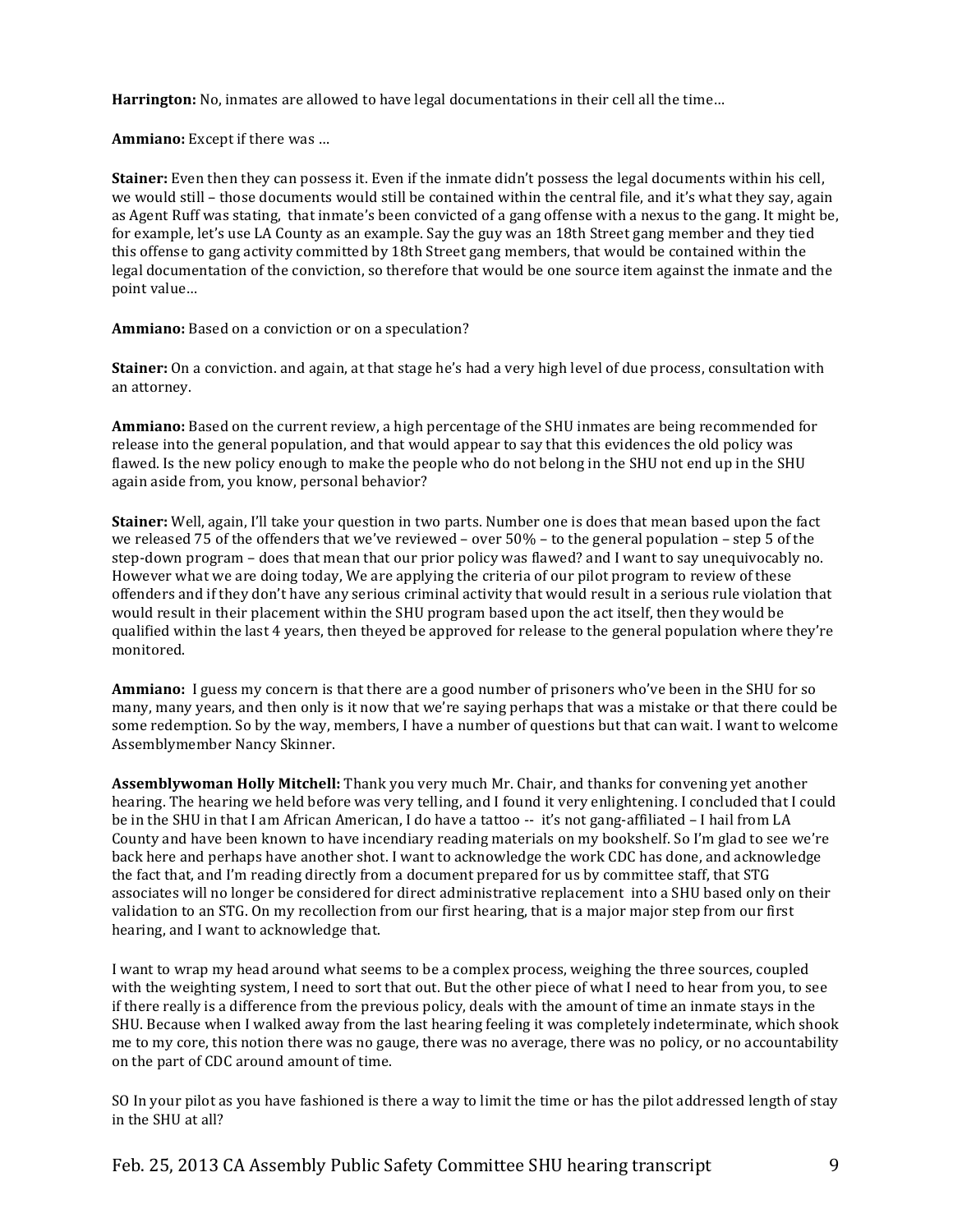**Michael Stainer:** At this point, the individual can get out of the SHU in a 4-year period by progressing. If they were placed in step  $1 ...$ 

**Mitchell:** In the step program.

**Stainer:** Yes and if they participate and they – again, this is voluntary. The individual has every opportunity; prior to this step-down program the individual had two choices outside of parole, which was either to go through the inactive review and show there was no behavior or documentation to demonstrate a continued active role within the gang; or they could debrief, renounce the gang and disassociate themselves. With today's program – the pilot program – the individual, if they choose to do so, they have the opportunity now to get out of the SHU in 4 years. That could also be accelerated based upon their behavior and positive demonstration to a three-year period. The first two steps are really an observation period where they're going to be participating in journaling. They will have enhanced privileges, and as they move from step 1 to step 2, and when they get into steps 3 and 4 is when we're going to start implementing a lot of programs for these individuals.

This is a big culture change, not just for the staff but for the inmates as well. This is what we had for the last 25 years – 26, 27 years, is this policy. And we're making – you know, we're not changing because it was wrong.

But we've done a national research to determine what are the best practices, we haven't found any best practices. What we've found is that each state, each agency based upon their dynamics and their population, has their own policy and it works for them. So we picked a hybrid of all of those. We've spoken with national gang experts and experts and secretaries from other agencies throughout the United States. We petitioned all 49 states for their policies so we could review them, and find out what works for them and what could work  $for us.$ 

But we truly believe that we are making the steps in the right direction. And we're providing the opportunity – the individual doesn't have to participate though, but we're providing that opportunity – to provide another avenue for them to demonstrate their positive behavior and their ability to program safely and be reintegrated into the general population.

**HM:** You mentioned the national survey that you did, and I appreciate that it's not a perfect apples-to-apples comparison, but in that research, did you get a sense, could you compare our average length of stay in the SHU compared to other states? Not the design of their SHU, not the contributing factors that get you sent to the SHU, but just the average length of stay in any kind of secure housing unit compared to other states?

**(48m) MS:** are you speaking to our new step down in the length of stay?

**HM:** No, just the SHU, not the step down program, just the SHU.

**MS:** no, that may have been done, and I'd have to get back to you on that (wrote it down).

**HM:** My final question, I want to make sure I understand, in order to participate in the step down program, you have to sign a contract?

Harrington: Well, real quick clarification. Everyone will be placed in Step 1, so they don't have to sign the contract in Step 1. The future steps they would have to [in order to] move on.

**HM:** correspondence I've gotten from some prisoner advocacy groups, that Many prisoners have refused to sign the contract. Is that true? Or is that because you're not far enough along in the pilot to even have enough people at steps 2 and 3 that would require the contract? How would you respond to that claim?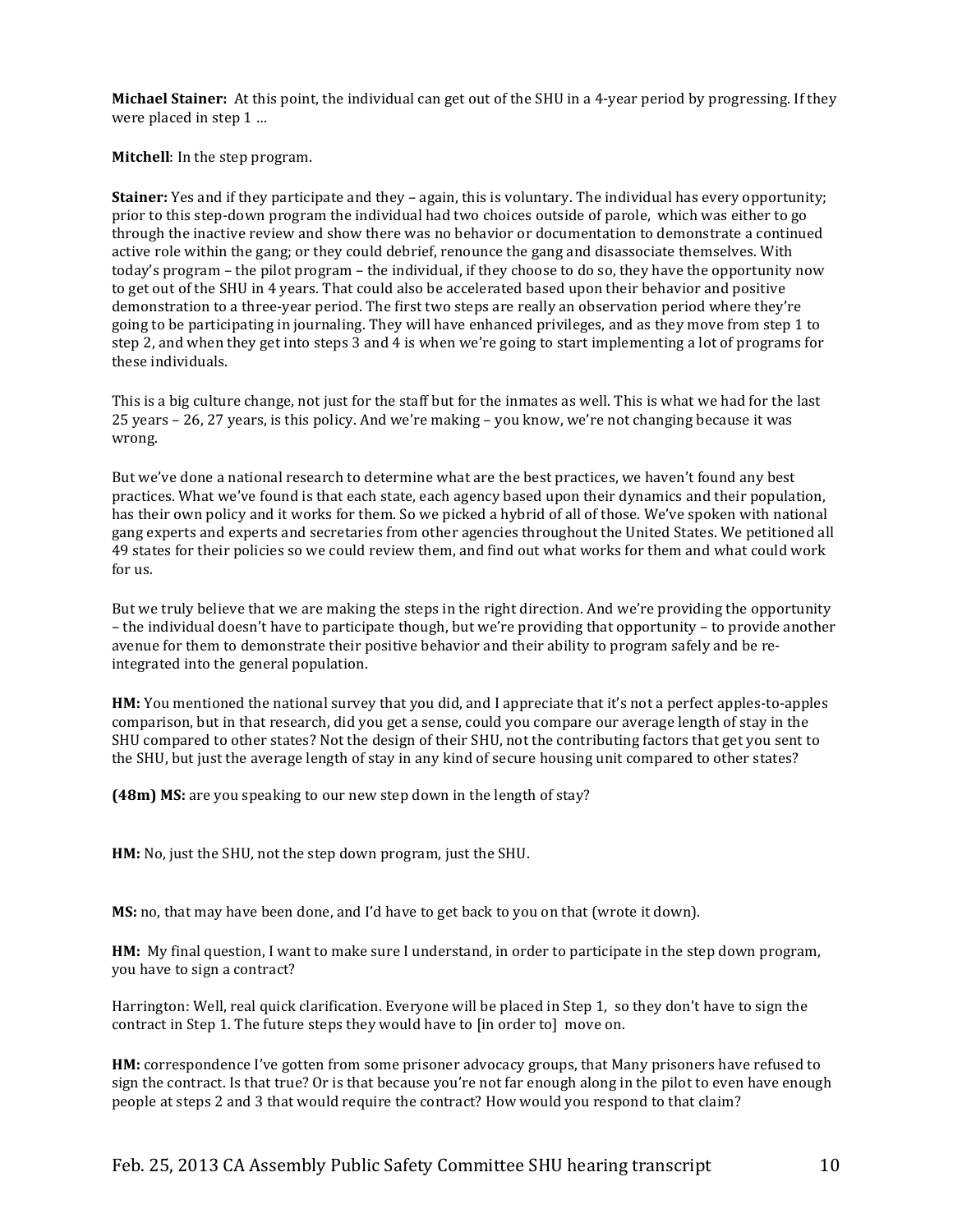**Kelly Harrington:** I think what's occurred and what Mr. Stainer said also is that this is a culture change for the inmates also. And so we're educating them on the step-down program is, along with our staff. So there have been some individuals that have chosen not to sign the contract.

# **Mitchell:** Have they said why?

**Michael Ruff:** I'm participating in some of the case-by-case review, and an example is we were at Pelican Bay, I think, the day before Mr. Ammiano visited doing the DRV and case by case reviews. We had an inmate who was told he was going into step 5 and he refused to sign the contract, I'm not gonna participate in the stepdown. When he was given a little bit more information – that he was going to be in general population, then he was in agreement. He still wasn't going to sign the contract but he was in agreement. I think it's a cultural thing s Kelly has pointed out before – whether they're not trusting or just don't want to participate in something. But I think that may change over time.

**HM:** that was a surprise to me, given the number of letters I received in my office, Mr. Ammiano. I'm sure in large part because of my comments in the last hearing. I'm just surprised that inmates wouldn't be interested in participating in any kind of structure program that would shorten their time in the SHU. I was just struck by that because that certainly is not the tone and tenor of the literally hundreds of letters I've received in my district office. So when you talk about culture, and when you use the example about once it was explained to him, I wonder about the process of communicating what the entire plan is and making sure people understand from soup to nuts what's expected of them, what intended and unintended consequences may be.

**Ruff:** I can say, just in participating in the ones I've participated in, every individual, when asked have you seen the instructional memo, have you reviewed it, and then explain them again verbally what the process is. And if they're not at the right reading level, there's someone there to assist them.

**Michael Stainer:** To address your concerns at this point of this step-down program. You know, in two years from now, this is regulations, as we move forward. If an inmate refuses to sign the contract, that offender will go back to committee and be placed in step 1 program for refusal to participate or for not volunteering to participate. But today, because we do understand that this is something new, and we are actually taking great lengths to go out and have that communication. Mr. Harrington and myself have had this discussion; we've had several inmates from Corcoran that have been identified to participate in various steps of the step-down program. And I'm gonna be honest with the panel here – the committee here – there's also intelligence that these inmates are being instructed not to participate in this program.

#### **Assemblywoman Holly Mitchell:** By?

**Stainer:** By leaders.

**Mitchell:** From inside.

**Stainer: Absolutely.** 

**Mitchell:** And what would be the motivation – tell me?

**Stainer:** Again, we built the program, we provided another avenue outside of the debriefing. It's a legitimate program. It's in its infancy stages right now. But this will provide – enact a process – ok you've got 6 years clean, go to the main line. This is actually going to have incremental programs of behavior –cognitive behavioral-type programs to help the individual make the adjustment. Like you stated, Why would they refuse that? To you and I, it's - I don't know

**HM:** so the "leaders" (quote unquote) wouldn't want them to go through the program cuz they don't want them to basically be gang affiliated?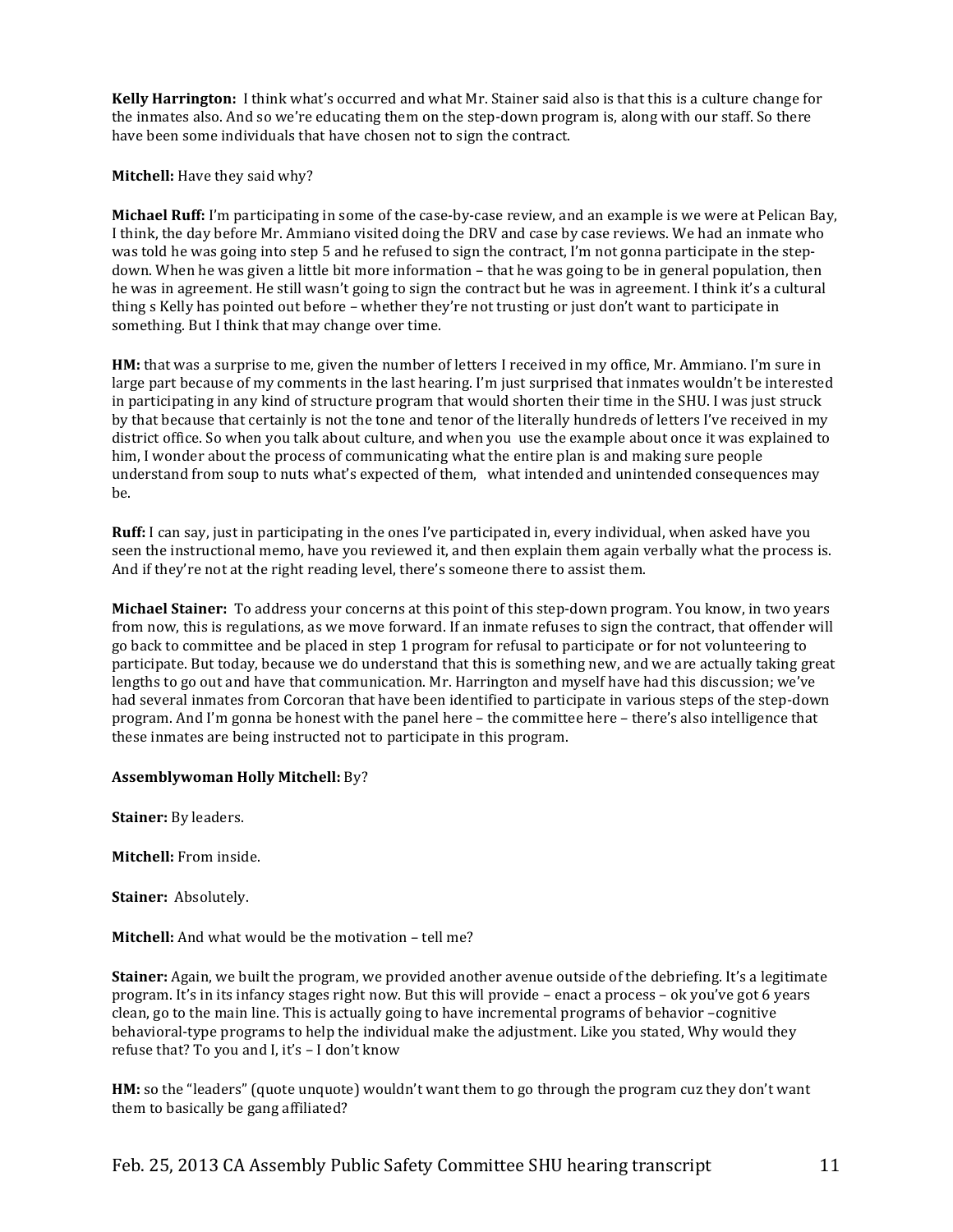**MS:** These contracts ask – do not require the offender to renounce the gang. It doesn't require any of that. There are step-down programs throughout the nation that they are called step-down programs but they require the offender not only to renounce, but to disassociate or debrief. We're not asking that, we're not trying to take away their … (inaudible … opportunity? Identity?)

**TA:** The perception within the SHU would be different though, just having a contract incriminates. I get the  $bind$  …

**MS:** All the contract is asking is that they will not participate in Security Threat Group activities.

**Assemblyman Reginald B. Jones-Sawyer, Sr.**: I'm new to this process, what I've been reading about the long terms that people have been spending in the SHU, obviously it's quite disconcerting. You made a comment that you have a program, and as long as people volunteer and cooperate .. and now I'm hearing there may be some impediments to that. The purpose of this exercise, I hope, is to get everyone out of the SHU back into general population. And if you're not able to get to that level, what would be the conditions of the people there? Or will re-enact people in the SHU 5, 10-, 15 years because of whatever?

**Michael Stainer:** As this program is in its infancy stages, we are tackling this on a day-to-day basis as we move forward. I don't have that answer for you right away. I do know that if offenders continue to display the type of behavior, they refuse to participate, they will plateau within the program ...

**JS:** And they'll stay within …

**MS:** step 1 or step 2.

TA: Thank you. Assemblywoman Skinner ...

Assemblywoman Nancy Skinner, District 15, Berkeley, D: What confuses me, and it confused me at the last hearing, though I do appreciate there's been some revisions. But the part that is confusing to me, as I understand it, there's not an analogous program, say, at San Quentin. Either the step-down or the STG.

**MS**: the step down programs will be completed within the SHUs as well as general populations for step 5.

**NS:** Only at pelican bay.

**MS:** No, at all four male institutions.

**NS**: So the kind of procedures you're describing are now being utilized at all of our state prison facilities?

**MS**: The validation and identification processes, yes.

**NS:** Reason I ask, is because, what both the original hearing we had and just both press reports and communications from inmate advocacy groups etc., there's not the kinds of what would be considered either arbitrary or excessive use of say, SHU, was not present at any facilities other than at Pelican Bay. I'm raising this confusing because although I don't have the data before me, I would imagine the data would show that if not a majority, close to a majority of our inmates in those 4 facilities, we probably have some documentation of gang relationship. And yet we don't apply this to all of our inmates.

**KH:** All the inmates are under the security threat group program if they're involved, either an associate or member of a prison gang, or security threat group. And so it is being implemented statewide. Pelican bay has just been designated as step 1 and 2 of the program, and then step 3 and 4 of the program will be at SCP Sac, Corcoran State Prison, CCI and Tehachapi. But all of the inmates in all the institutions, if they participate in gang activity or are validated, they would be placed in administrative segregation unit there. So it would be equal throughout the state. Pelican Bay, that's just where most of the prison gang associates and members are housed at. So I think that's why, you know, that's the one that most people recognize.

Feb. 25, 2013 CA Assembly Public Safety Committee SHU hearing transcript 12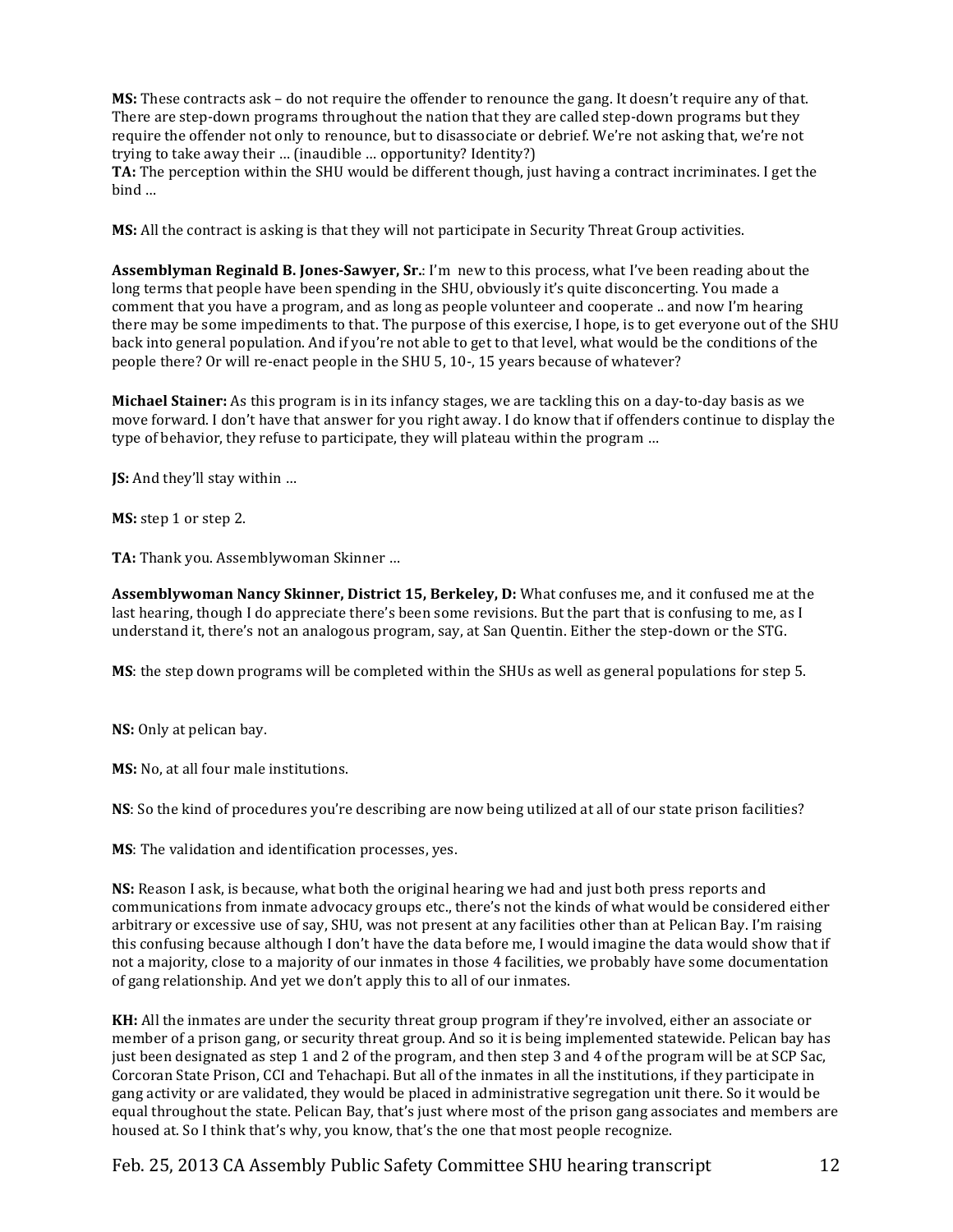NS: I know there are certain criteria that land a inmate in Pelican Bay vs. the others, but I don't know if we've seen data that actually shows that what might call the equal treatment of prison gang-related affiliates or associates. Maybe I'm not articulating well, but when I look at this document and see what you're describing, it seems it applies to either evidence in the conviction report of this gang-related activity, and yet I would surmise that that could probably be found for a great number of additional inmates than who are falling under this particular treatment.

So it's hard for members like myself to not see this as somewhat arbitrary.

**Assemblyman Tom Ammiano:** If I could piggyback on that ... There was a Supreme Court decision in 2012 that I understand changed the interpretation of what was sufficient evidence to sustain a conviction of criminal street gang activity. So as to the legal documentation, and I think Assemblymember Skinner was heading in the direction of, is it arbitrary? Is it a double standard? So given that Supreme Court decision, are you now reviewing the C-files to determine if there was something valid on a qualifying condition? Because the interpretation of that has now been changed, since those C-files were ...

**Michael Ruff:** I'm not familiar with the Supreme Court decision you're referring to – but I can say that each case that's being reviewed, in the case-by-case review, each point is being reviewed to determine whether or not they meets the criteria to retain the inmate.

# **Assemblyman Tom Ammiano:**

Is it made through the lens of the new interpretation?

# **Michael Ruff:**

The case-by-case reviews are, yes.

**Ammiano:** Let me ask you this: Would a non-violent hunger strike qualify for an STG violation?

**Kelly Harrington:** Well, ..... you would have to have the information to indicate that they were the leaders or they were perpetuating that, that it was, and you would have to have a gang nexus to it. But being involved in a hunger strike can be viewed as violating institutional security and those type of things.

Ammiano: We're gonna wrap up here, and then Assemblymember Melendez ... Does this new policy make any changes in the conditions of the SHU?

Michael Stainer: It does provide additional privileges as I spoke to earlier at the opening. Again, each step will provide additional enhanced privileges, again, as a result of commitments made at the conclusion of the hunger strike, we have implemented several things to improve the delivery of services. Education alone – almost one-third of our inmates confined within SHU are now participating in some form, at some level or another with an educational arena, which is  $\ldots$ 

**Ammiano:** One little finish, when we were talking about the contract and what that meant: Here it says for step I believe it's 5, that you, meaning the inmate, would have the responsibility to report STG or criminal activity when known or observed by you. So that is part of the contract for Step 5. Could that be one of the hang-ups aside from leaders ostensibly saying we don't want you to do this?

**Stainer:** Could be. [Crowd laughter]

#### Assemblywoman Melissa A. Melendez District 67, Lake Elsinore, R, Committee Vice Chair:

Thank you very much. First of all, I have been in solitary confinement, not in prison, but in military environment in survival school, so I know what it feels like to be in that type of environment for long periods of time, and I find this it fascinating, some of the information about the psychological effects of being in solitary confinement, I really do. Still think it's necessary, let me be clear on that. For SHU inmates typically, for those who are in there for extended periods of time, are these people ever going to get out of prison or are these folks gonna spend their lives in prison, whether it's in a SHU or not?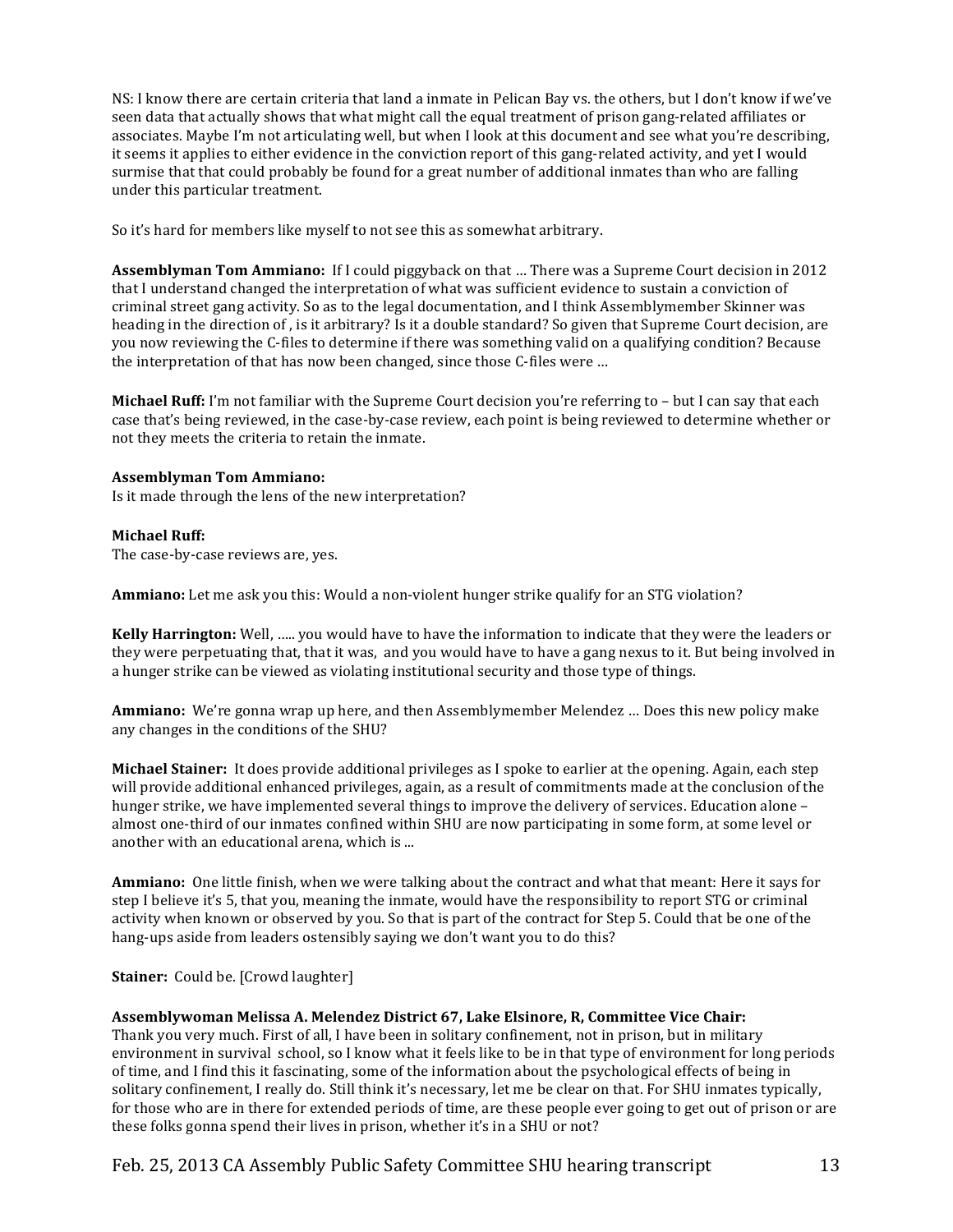**Kelly Harrington:** some of the individuals will spend, their terms are life terms, so it'll depend on the Board of Prison hearings if they will be removed out of, you know, go to parole. Some of them do have release dates, but the majority in the SHU programs have extended periods of time ...

**MM:** My second question is, Would it be safe to say that there are certain members of the prison population that really do need to be in some sort of isolated environment in order to protect the public and the prison population itself and the staff? Would that be safe to say – that there are some people who are so dangerous, so violent, and so insidious in how they approach life and try to get other to go along with them, that they really need to be isolated?

**Michael Stainer:** Absolutely. That's why we have segregated housing it's not by the terms of solitary confinement, and I respect what you stated. However, These individuals are removed from communities because of what they do and what their threat to that community is. We have those same type of individuals. We're designed to house those type of offenders, but then we even have offenders within our populations that need to be segregated from the general population. These offenders – put them on the phone for 5 minutes, we run the risk of them conducting their criminal enterprises, calling hits, murders, extortions. We have these offenders within our SHU programs that are calling for assassinations at other prisons. So yes, to answer your question, these are our most dangerous offenders – this  $3\%$  of our population.

**Holly Mitchell:** I wanted to follow up on your really good question about the hunger strikers. Your comment, Mr. Harrington, is that it wouldn't be counted against them if there as no correlation to gang activity but all I ever read in the press, the materials provided to us, letters written, that the whole focus of the hunger strike is the condition – living conditions within the SHU. I've never seen any correlation between gang activity and the hunger strike. So I guess I want to just reaffirm and get clarity on your response to the Chairman's question, about if participation in a civil act of disobedience – a peaceful act of disobedience-- would count against your time, particularly if you're in the step program?

**Harrington:** I don't believe at this point it would count against them inside the step program. And, the demands of the hunger strikers – that was some of the core demands, was the individual accountability of being the SHU and getting rid of the debrief process and that. Those are some of their core demands, and that was the issue of getting out. But it would be individual accountability on each of those cases. I can't paint a broad brush that everybody would be, receive a rules violation report for those instances. So it's difficult to answer the question without it occurring.

**TA:** Gentlemen thank you, I want to thank the members of the Committee for engaging, and we'll be in contact.

Our next panel is perspectives from advocates of SHU inmates: Charles Carbone, a personal prison rights lawyer; Laura Magnani, assistant regional director, AFSC, American Friends Service Committee; **Irene Huerta, family member of an inmate at Pelican Bay; and Marie Levin, family member of an inmate at Pelican Bay.** 

#### **CHARLES CARBONE**

Good afternoon, Mr. Chairman and committee members. My name is Charles Carbone, and I'm a prisoner rights attorney from San Francisco.

I've spent the last 15 or so years visiting supermax prisons in the state. In fact, I think I've litigated more gang validation cases and visited more validated inmates than any other attorney in the state. I was also lead counsel in the Castillo case and now in the Ruiz litigation that is presently in the U.S. District Court before the Chief Justice of the Court.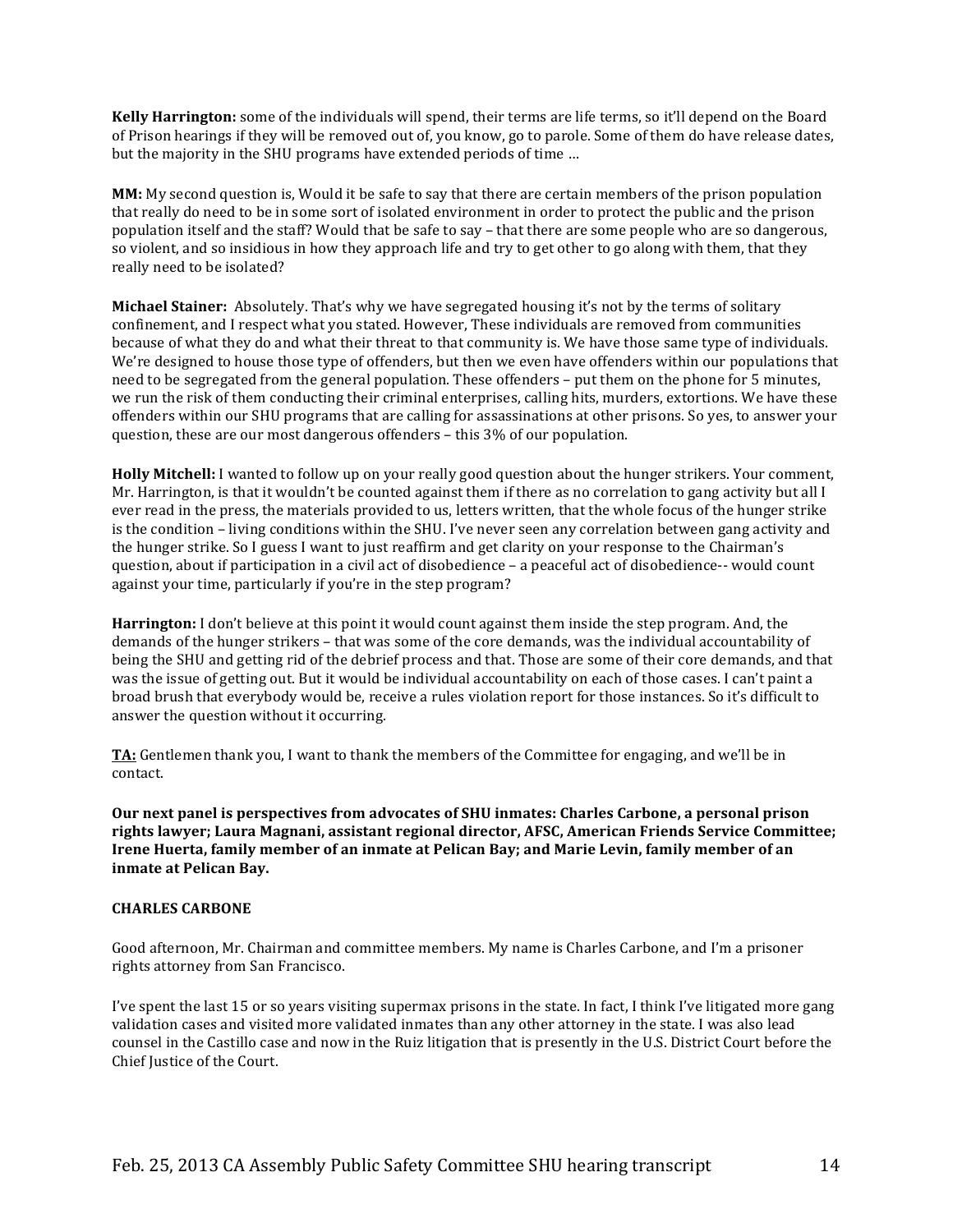It's from this particular experience that I'm thankful to offer views on the reforms as they're proffered by the department on its gang validation policies and the use of security housing units [SHU] in the state. I will focus my comments particularly on what has changed and what has not changed pursuant to these reforms.

Before I move to my public comments, however, I would like to just clarify two points that came up – salient points that came up in the line of questioning.

Number one, it is unmistakable that the present regulations contemplate both the participation in a hunger strike as both a valued-source item for placement in a security housing unit and to be placed back in a lower step in the step down program. There's no mistake of that according to the regulations.

Second point is pursuant to your question, Chairman, about the legal documents. The department would have you believe that the 7 points are only assessed at that high level because a jury of the convicted individual's peers found them guilty of a gang-related crime. If you look at the proposed regulation, it's page 20 of the 7.0 version, it talks about court transcripts, probation officers' reports, and "other legal documents evidencing security threat group conduct." So I would say it is an utter misrepresentation of the rules to say that we would only be assessing 7 points when a jury found someone guilty essentially of a gang enhancement. If you have a probation officer opining in a case that there were gang dimensions to the crime, clearly that could be used as a 7-point legal document.

Now, what has not changed? CDCR has every intent of maintaining the very controversial debriefing program, which requires inmates to undermine their personal safety and their family's safety as basically a nonconfidential informant. Everyone else in the SHU knows who has "snitched" and who has not-at great peril to that person. That program remains. And as the Chairman noted in his very astute comment, that debriefing element is actually now incorporated into the step-down program, adding another dimension to debriefing.

Secondly, inmates can still be validated and placed in the SHU – that is members – without ever committing a single unlawful act. In other words, mere membership or engaging in communications with gang associates regardless of the content of those communications is still sufficient evidence to validate the inmate and to place them in a security housing unit. Basically, the department has now availed itself both of normal association-based source items *and* conduct-based source items – not "or," as it relates to members.

And, as others have questioned today, indeterminate sentences remain, which means that California prisoners can be legally held indeterminately, which is basically a fancy way of saying in perpetuity.

We know that in Pelican Bay alone we have 248 who've been there for 5 to 10 years; 218 who've been there for 10 to 20 years; and almost 100 prisoners in California who have been in isolation for more than 20 years.

The fourth thing that has not changed: CDCR maintains that it can still rely upon stale evidence. This is something they are not telling you. Under their current interpretation and proposed interpretation and, in fact, they recently affirmed this as of about three weeks ago in open court, they believe that only one of the source items needs to be less than six years old. So you have 2 source items that are 20 years older and one that is within the last 6 years, and that would somehow constitute not only a current gang validation but that would evidence a current danger based on evidence that is 20 years old.

And then lastly, the underlying conditions in the SHU have not changed, and these are the resoundingly condemned conditions that folks like Amnesty International and others have critiqued (Ammiano: you're referring to the physical conditions?) Yes, the physical conditions. And if we believe that some expansion of what is known as "allowable personal property" like a handball – like a rubber ball – is a substantial change in those underlying conditions, then I think we need re-examine what constitutes cruel and unusual punishment.%

As we looked at the changes, there are 2 bizarre claims within those changes.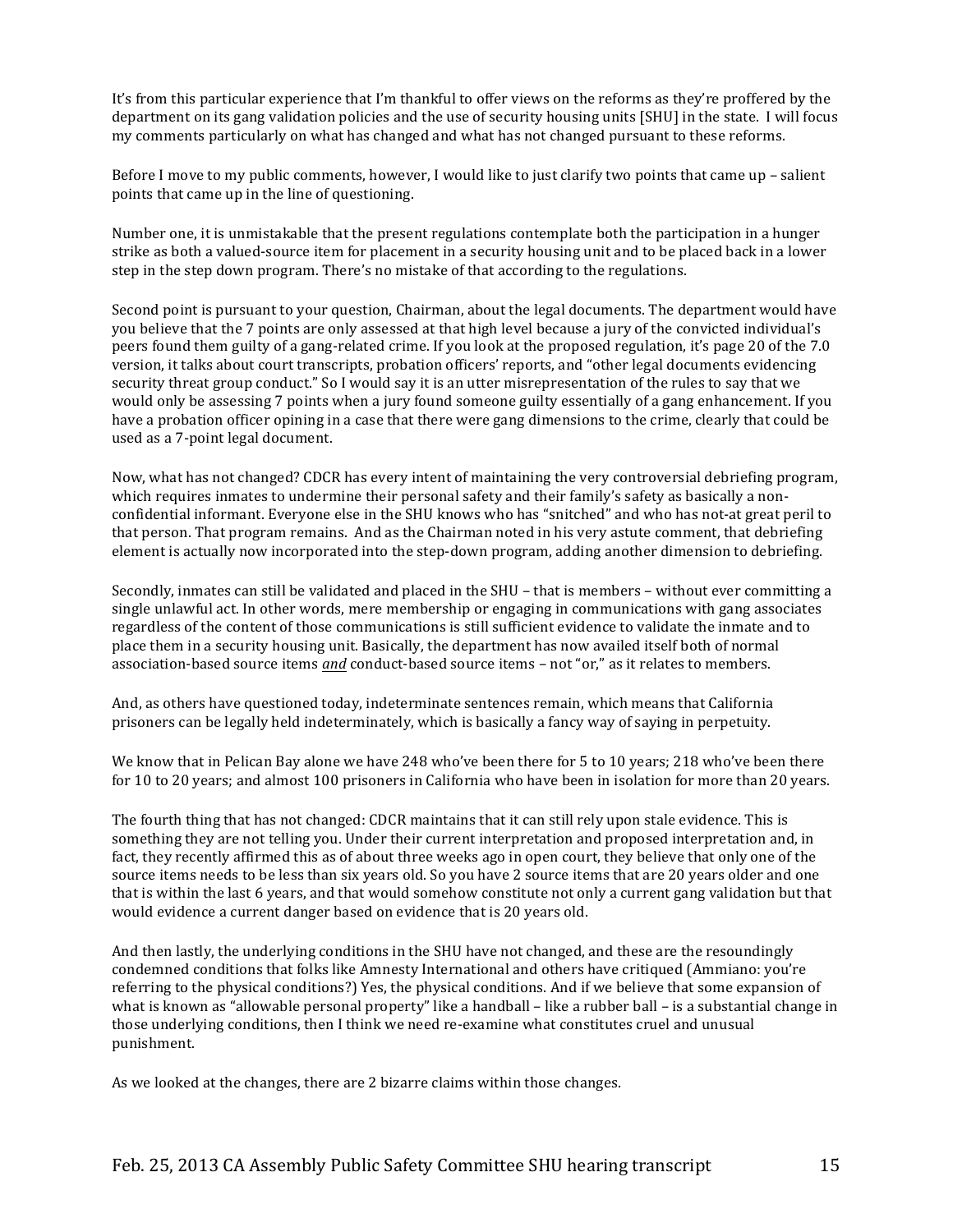The department's preamble to the report says that they have – despite their "recent successes" in both quelling gang violence and properly validating inmates – that's the preamble. Well, we learned that they actually had, as it relates to associates, they actually had a  $50\%$  – over  $50\%$  failure rate on those associates warranting SHU confinement. They told you they've reviewed 144 cases; more than half of those cases were sent back to a main line. And they've also incredulously told you that this is going to take another 2 years to possibly release those 50% associates, who according to their own flawed standards don't belong there.

And secondly, they've made the very peculiar claim that all of these rules – these "reforms," which are actually regressive in nature – were being done pursuant to realignment – that they really weren't being done in response to considerable outcry, protest, and legislative scrutiny. I don't know how these proposed changes relate to any matter to realignment, but that's what they've said.

So let's look at the changes.

Number one. The changes actually vastly expand – not restrict – who can be validated. We used to have – it was prison gang members or associates. They've actually now created four categories: security threat group associates, members, suspects, and persons monitored. And we don't just have prison gangs, because the department, without any real data, said for years that prison gang members or associates are inherently more dangerous than street gangs – the security threat group  $2$  – and so therefore they warrant this indeterminate long-term confinement. Without any data whatsoever, they have changed that position, and said we now want to essentially expand the pool of potential validated inmates to include security threat group 2. Well, then, who is in security threat group 2? It's literally thousands of prisoners who claim or are being charged of being a part of that group – the Crips, Nortenos, the Bloods, "white supremacists," Sureno gangs ...

**Assemblyman Tom Ammiano:** I'm sorry – the Crips – but that's not a prison gang...

**Charles Carbone:** That's now known as a security threat group category II, which is also eligible for SHU confinement.%

Only is the department of corrections capable of calling something a reform when actually it's an expansion of its power in this capacity. So one has to ask why does CDCR opening the floodgates to SHU confinement under the guise of reform? I think it's two things.

Number one, it realizes that the policy of over-valuing the danger of prison gangs was wrong. And two, that that policy essentially allowed real criminal enterprises – non-prison-gang criminal enterprises – to thrive on prison main lines because of this flawed policy; and they now want to correct that.

Two, there's been some cosmetic changes to the use and valuation of the source items, but the basic parameters governing source items are entirely intact. The only real changes – and I ran it through every calculus I could find on the source items, doing different configurations of these items – the only real changes are: CDCR can now not validate inmate solely based on 3 confidential informants or 3 debriefing reports. I won't bore you with the details but that was basically already prohibited because of something called the "single-source rule."

**Ammiano:** I don't mean to be rude but I need you to wrap up so we can get to other people.

**Carbone:** Certainly. Let me then focus my comments on the step-down program, if I could, and then I'll move on to my colleagues, and just identify the flaws of that particular program.

Number one, success for that program includes things like maintaining proper hygiene; and as incredulous as it sounds – I'm not making this up – whether the prisoner has made their bed or not. That doesn't like the kind of reliable criteria we want.

And secondly, something they're not telling you – they mentioned this notion of a nexus to whether an administrative council chrono or lesser rule violation or serious rules violation can be relied on if it bears a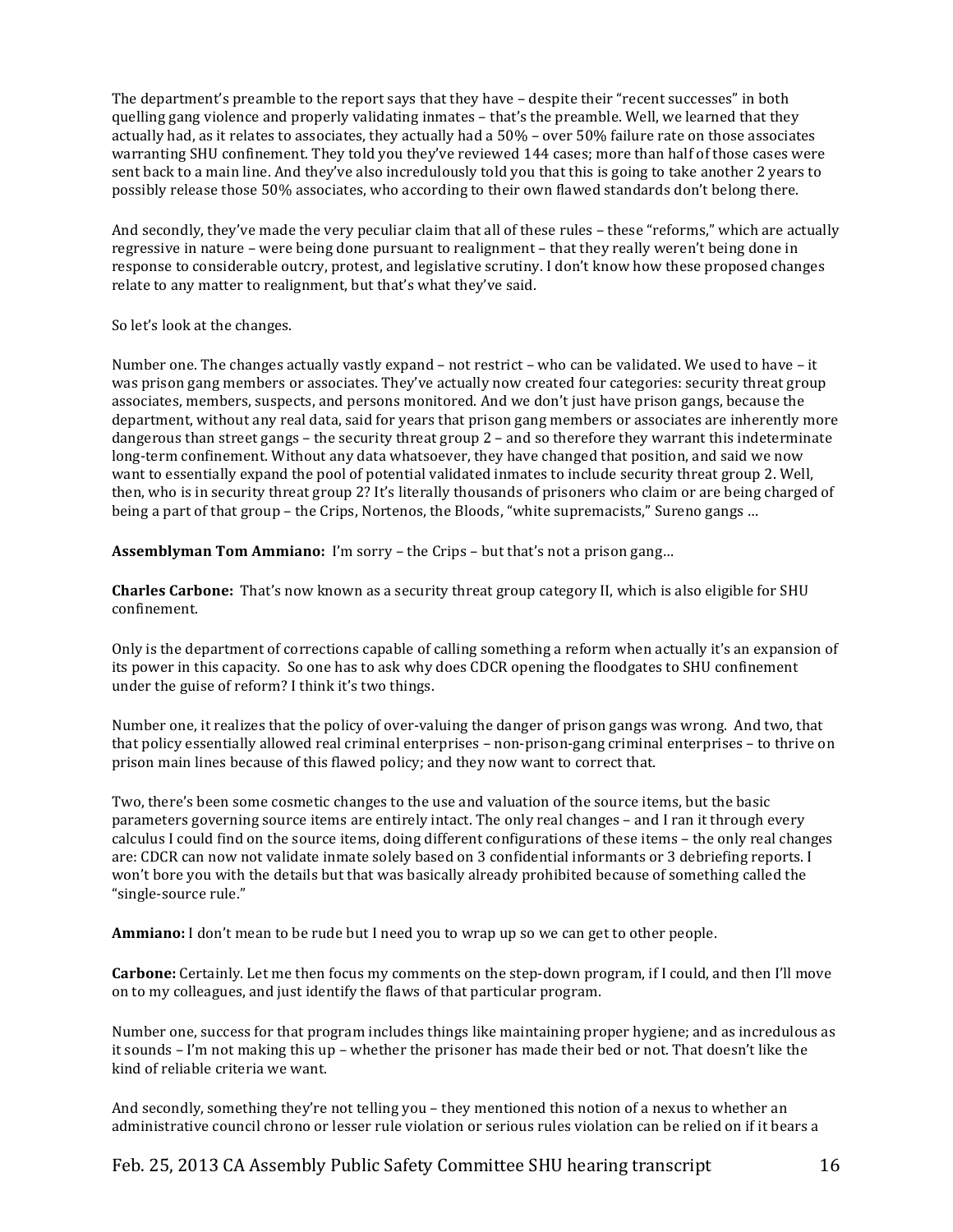nexus to gang activity. That's true for placement in the SHU but it's not true for the step-down program. So any rules violation, regardless of its connective tissue, will warrant the prisoner going back in the step-down program.

And lastly, this step-down program essentially concentrates the worst prison gang members in Pelican Bay. There's supposed to all be in step 1 or step 2. Something that hasn't been brought up from the standpoint of safety and security, it may be unwise – and it's the reason they integrated them in the past – it may be unwise to create a powder keg at Pelican Bay by concentrating influential gang leaders capable of greater communication in that environment. And it's no coincidence that Pelican Bay is the prison that's undoubtedly the harshest.

And lastly, and this will be the last thing, the state has said, "Well, our step-down program in later steps will offer education." This is something unheard of. They are now codifying the denial of educational "privileges" to gang members. It's not being done because of the lack of resources. By operation of law, the department will now say gang members and leaders are being denied education. And on that I would close and thank you for your time.

# **LAURA MAGNANI**

Thank you, Mr. Chair, members of the committee. Laura Magnani with the American Friends Service Committee. I hate to tell you how long I've been doing this prison work. Let's just say it goes back to the '70s and that the AFSC has been doing it for over 50 years.

I'm a member of the Pelican Bay Hunger Strike Solidarity Coalition – a proud member – and also of the mediation team that's been trying to facilitate communication between the prisoners going on hunger strike, and the department. I really, really want to thank you for holding this second hearing. It's essential that the Legislature continue to monitor these situations. There's no real hope unless you play that role.

I'm particularly grateful to you, Mr. Chair, for making the trip up to Pelican Bay a couple of weeks ago. You can tell how difficult – it's not an easy trip to make, and so that shows real commitment.

Having watched CDCR make changes in the past or respond to court mandates, I know how slow that tends to be. And I can only imagine what it would be like to be sitting in isolation while these changes are theoretically rolling out. It's pretty excruciating.

The mediation team has been working with Mr. Giurbino on these regulations and trying to be in these conversations. And it seems like at least two recommendations that grew out of the hunger strike are in these changes, although as Mr. Carbone says, not necessarily successfully.

One is to separate the … make the distinction between association and behavior, and the other is to create a step-down program. Now that the department is beginning to hold these hearings and release so many people could either look like a success story or ghastly in terms of why have those people been there for so long. And I think that's already been spoken to, but it is rather appalling to contemplate.

I testified at the last hearing about that we believe that these conditions constitute torture. It's pretty well established in international law. But for anybody who wasn't at the hearing last time, we do have our report which shows you where it is in international law as well as other information about the mental impact of being in isolation and the numbers of people that we isolate, so I'd be glad to leave that behind for people.

Looking specifically at the new policies, we want to point out some of our concerns as well as make some recommendations, and some of them have already been spoken to so I'll try not to repeat.

Although the new matrix appears to distinguish association from behavior, when you look closely you realize that behavior is defined so broadly that it virtually rules - any rules violation becomes behavior. Behavior is no longer confined to gang situations; but to any behavior in the prison. That makes it way bigger – as I think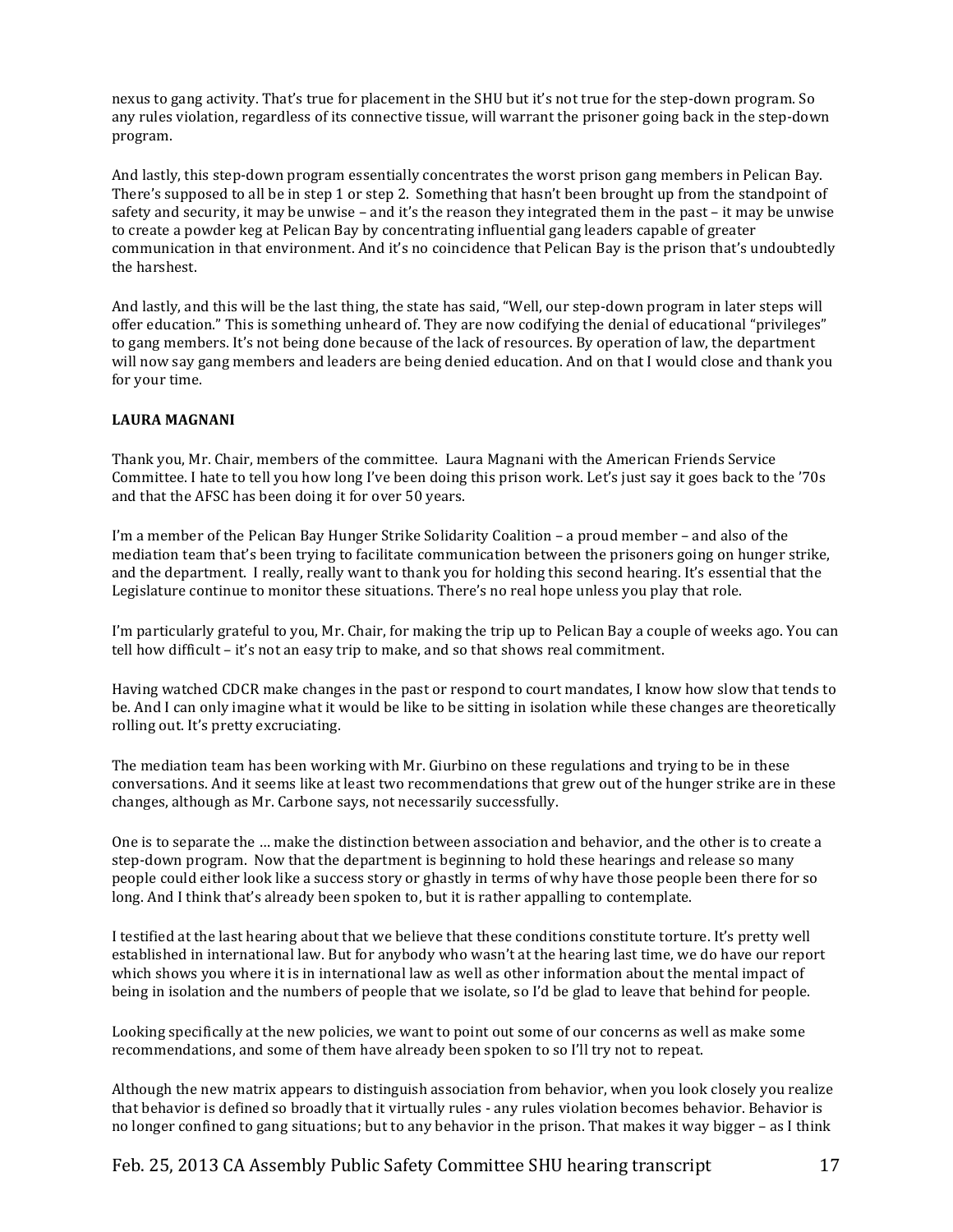Mr. Carbone began to say, and it really makes a mockery of the distinction between association and behavior. We were looking for something like violent behavior as a behavior that might be problematic, or promoting hatred among groups; but it appears the department is really giving itself a huge amount of discretion to decide what constitutes behavior with regard to being assigned to the SHU.

Maybe these statistics of releasing 50% to general population will continue as this pilot project continues, and we'll be pleasantly surprised we have some worries that might not be the case.

Unless the determination of who should be remanded to SHU is wrested away from the Internal Gang Investigators and the Office of Correctional Safety and this internal process, we really can't believe we're going to see a lot of changes. We believe strongly that there has to be independent review of who is being validated. And independent doesn't mean independent within the department; independent means outside, it means due process, it means an opportunity to look at the evidence against people.

The shift to the STG [Security Threat Groups] framework, building on what Mr. Carbone said, is a potential for expanding, not contracting, gang validations. Our organization – my organization, AFSC, has offices around the country and some states like New Jersey and Massachusetts and Michigan, where we have offices, have been living with this STG framework for quite a few years and it's quite scary. Because it reaches down into communities, it's no longer now confined to prison gangs. It looks at the people in the community and it basically validates people who are on the streets so that by the time they get to the prison they're already under suspicion and being treated that way. And I think my colleagues will say from their perspective how it's playing out for them. So we're very concerned about switching to this STG framework.

As far as the step-down program is concerned, I have to say it took my breath away to see that it was a 4-year process. I mean, we were trying to limit the number of people and the length of time people were doing. And the idea that a step-down would be 4 years – The first 2 years are total dead time. First 2 years are straight up isolation. There's nothing new that happens to you there.

And then beginning in the third year is when they began this thing they called programming; well, we got a copy of one of these workbooks. (called "The Con Game: Step Down Program.") this is the third year, you get to have workbooks alone in your cell to work through, and the things that you write in your workbook – this is called a journal – could be used to keep you there longer if you don't answer properly.

But the other thing that's really upsetting to me about this one that we've seen anyway, is that it's more blame and shame curriculum. It's more how bad you are, you better get in touch with how bad you are, you have no legitimate reasons for why you're here, so on and so forth and so on. And you're supposed to get better from using these materials.

Now, I want to say that I have co-authored a curriculum that's being used by the Federal Women's Prison in Dublin. It's been used for about 5 years, and it qualifies as a pre-release program there. We've been serving about 25 women per cycle, and it's all about building people up, not kicking them to the ground; it's all about trying to get people enough respect so they can start thinking about what they want to change in their lives or what behaviors are working and what aren't working. But you don't do that by having people write in a workbook about how awful they are. So it's really a point of passion for me. I had to tell you that.

The AFSC is hoping to work with my colleagues in Arizona to come up with a different kind of step-down program because there's plenty of places around the country where this is being done effectively, and Security Housing Units are being emptied. but it's not going to be done in a workbook kinds of curriculum.

The recommendations: Our basic belief as a coalition and as AFSC is that long-term isolation should not exist, does constitute torture, and it's very damaging to all concerned, including staff. If it continues to exist, there needs to be a cap placed on the amount of time a person can be held in these conditions. Absolutely and unequivocally there needs to be a cap. Many of these have been spelled out. Many of the kinds of ways of putting these limitations have been spelled out by the prisoners themselves in the materials they've provided to you, and in the demands they originally made.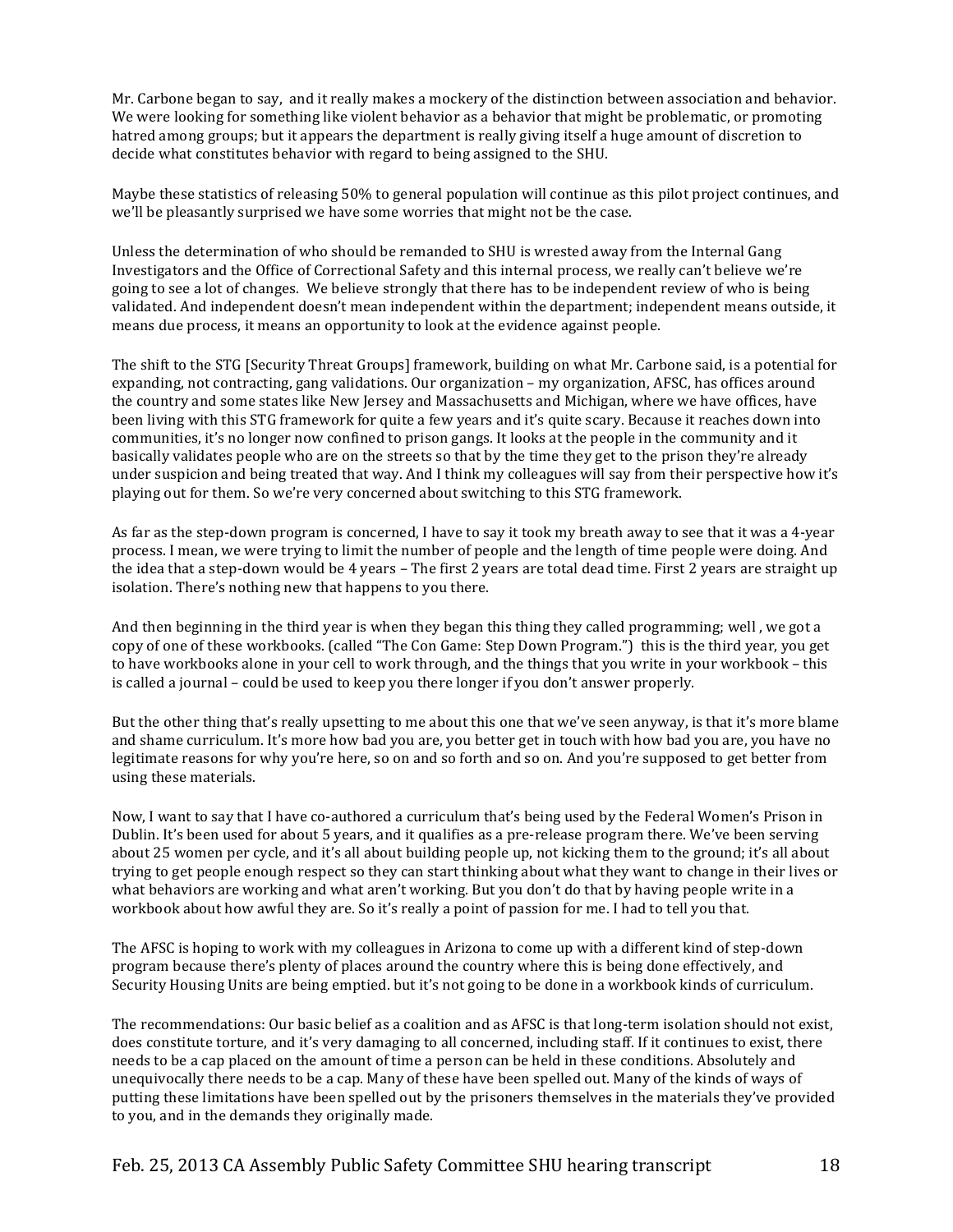I think you know to achieve a cap would have to require legislation. It's not going to happen from the department. The department doesn't see it that way, and we are hoping that you will be inspired to step in.

Secondly, we say that people need to stay in touch with their families, to correspond, to send pictures, to visit to the greatest extent possible. This cannot solely be privilege-based; it is a human right. The idea that, you know, coming between people and their families is a Correctionally positive thing – there's just no justification for that whatsoever. And if you tell me that after good behavior in a step-down program of a year or two years you get get one phone call a year?? I don't know about your family relationships, but that wouldn't go through very far in mine, and I think we have to think seriously about what we're doing to people.

Statistics must be kept under racial breakdown of people in security housing units because it's the most segregated part of the system. And we know from police stops in the community that if you don't keep statistics on the racial breakdown of people being stopped by police, you have no way of holding police accountable. It's the exact same thing. This process of security housing units, ladies and gentlemen, is a racist process. It is deeply, deeply wrapped around gang stuff, which is interpreted so racially, that unless we start looking at the statistics and getting a handle on it, we won't be able to make any progress.

There must be due process, this is the next recommendation, before anyone is remanded to any of these units, including the right to see evidence against them and the right to be represented by counsel and I already said, it should be before an independent review. And if they are being re-validated for continuation or for going back to step one, in perpetuity, they need to have an opportunity to be presented with the evidence and know why that's happening. There needs to be due process.

And as I said at the last hearing and the Chair followed up, we'd like to see the press access bill reintroduced, so there can be some sunlight into these institutions. The press access bill was passed by the legislature now 9 times and vetoed by the governors 9 times, and you know, that's just too disrespectful of you all. There needs to be a change. And The press needs to get – have the right to get in because without that tool, we don't have democracy.

Thank you.

#### **IRENE HUERTA, wife of an inmate at Pelican Bay's Secure Housing Unit**

Good afternoon. Thank you for assembling here today, Mr. Chair, in order to discuss the changes the CDC began to implement following the Pelican Bay peaceful protests of 2011. I feel that it's crucial that CDC is closely monitored while they are implementing new policies and procedures.

I myself, like many, have been at the mercy of CDC along with my husband, who has courageously suffered through two hunger strikes to expose the horrendous, de-humanizing experience of solitary confinement under the control of CDC.

In 1983, my husband was judged by his peers and found guilty and therefor sentenced. Gabriel Huerta has been in solitary confinement since 1986 initially for an alleged memorandum that connected him to a prison gang. This memorandum has never been produced. My husband and I both acknowledge the sentence he was given. He had every intention in serving his time. However, we did not know his rights as an American citizen and inalienable human rights would be stripped from him at every turn.

Our issue is not about doing time. The concern is how he's doing the time.

My husband often writes to me about the torture of isolation. His letters have expressed desperation to the point of letting himself become comfortably numb.

He states, "Many people may not know what it's like to be isolated for so long. The way that we've been here and I would say that it's like being locked in the trunk of a car with just enough weather stripping removed so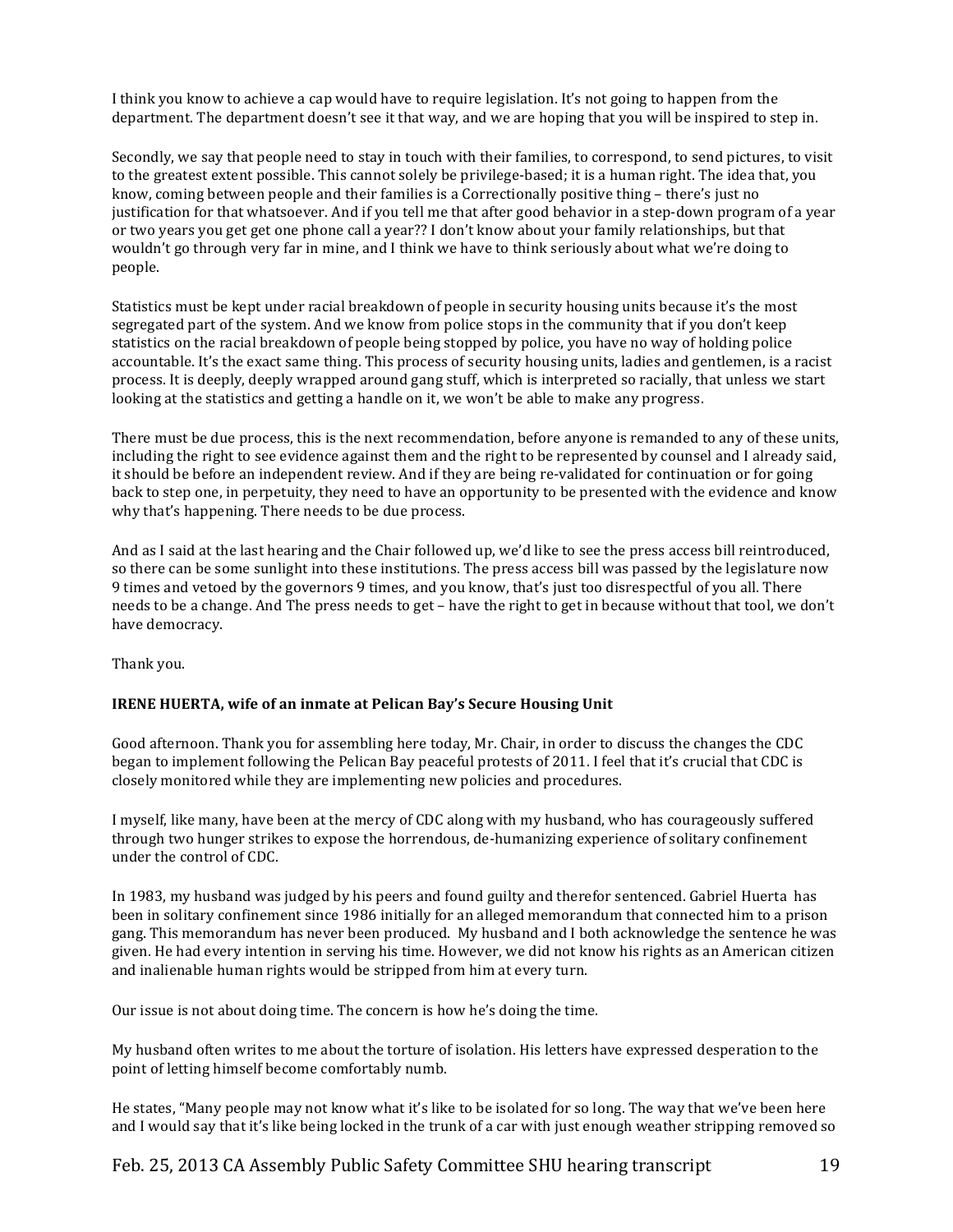you can breathe and with enough food and water stuffed in everyday inside so that you can physically survive. You're soon going to realize what it actually means when it's said that we're social beings. You're going to crave social interaction and human contact. Soon you're just hollering out there, you can talk even for a brief time. Just like the Pink Floyd song says, "Hey you out there beyond the walls, can you hear me?" And yet every time you talk, every time you act like a human being and interact with other human beings, you're told that it's a gang activity and you have to stay another 6 years now before your next review."

These are the written words of my husband who has been in solitary confinement for 28 years.

And I'm not speaking solely for the benefit of my husband but for countless men and women in SHU and their family members. What I'm trying to convey as a story, which happens to be a similar story for the thousands of others who have been imputed as gang members and associates, on the rare occasion that I and other family members are allowed to visit, which is a 1,500 round-trip, the SHU inmates are transferred from one confined space to another, are placed in a 4 by 4 room, where we must visit behind glass for a maximum of 1 hour and 45 minutes.

The CDC has made the determination that my husband is one of hundreds deemed "the worst of the worst." What role has CDC been given in educational training to make an evaluation of my husband or thousands of others "the worst of the worst"?

These are our loved ones.

Since CDC's assessment, my husband and I have been under examination. I have had my letters viewed without reason or provocation. I have had to write several appeals for reason unbeknownst to me. During my frustration, my husband wrote, "This is all designed in an effort to frustrate and disrupt any bonds we may have with family members or friends on the outside."

Under the new step-down program, he would have to serve 4 more years as an alleged gang member, in which he has already served 28. What type of rehabilitation can be done under these types of living conditions? The damage that has been done by these type of confinement cannot be determined. Long-term isolation is torture.

I refuse to use the "R" in CDCR because there is no meaningful rehabilitation programs for SHU.

In talking with family members and hearing from other loved ones in Pelican Bay SHU, we agree the new regulations in the step-down program make it harder for them to get out of solitary confinement, especially those that the IGI has labeled the gang members.

Even though the LA Times did write an article on recent releases to general population, none of our loved ones in Pelican Bay have heard or seen any of the reviews or the releases, and when they ask the guards especially during hearings, they are always told they don't know anything about it.

Here's just some of what we've heard to the responses: Prisoners validated as a Security Threat Group prison gang members will continue to be subject to automatic SHU confinement solely based on validation. A formal charge of gang-related misconduct doesn't have to be filed and a formal hearing doesn't have to take place to determine guilt or innocence per their preponderance of credible evidence standards as required by CDCR's formal rule violation hearing process.

Inmates are saying the only way out of SHU is to parole, grow old, die, go insane, debrief, or successfully complete the 4-year minimum step-down program. Those who have already been in for decades don't believe they have to prove themselves any longer, especially for those who have been in disciplinary free for years and who have educated and better themselves, determined to survive in what they call the hell hole.

There's no independent oversight for IGI or OCS; no internal policy mechanism to make sure that the decisions are fair, accurate or objective.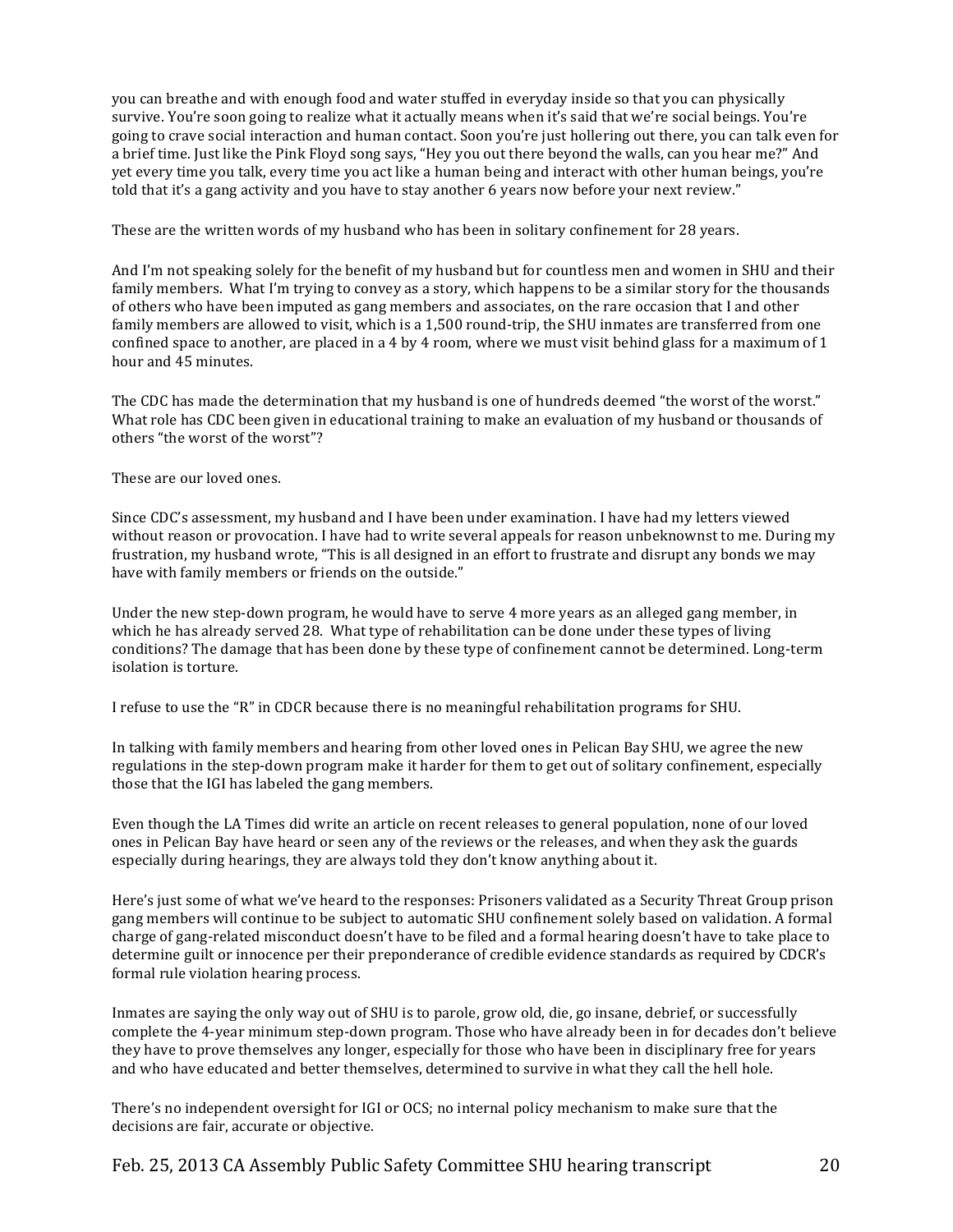The pilot program establishes the minimum but no maximum time limit in SHU doesn't guarantee an inmate will complete the process in 4 years or automatically get out of the SHU even after 4 years.

If CDC is serious about meaningful reform and rehabilitation, and family contact to maintain healthy family bond. That we ask to be allowed a minimum to have one phone call a month, extended SHU visits with contact, more efficient SHU processing in visits, since we are coming a long distance.

And in closing, all we are asking is for our loved ones to be treated like human beings.

# **MARIE LEVIN, member of the Prison Hunger Strike Solidarity Coalition**

Thank you for this opportunity to speak to all of you. My name is Marie Levin and I'm a native of Oakland, California. I'm a member of the Prison Hunger Strike Coalition.

My brother is Ronnie Dewberry, who goes by the name of Sitawa Nantambu Jamaa. He is housed in the Pelican Bay Security Housing Unit – the SHU. He is one of the 4 representatives.

It was very painful for me to visit my brother for many years. I visited my brother through my mother and my sister. It was painful because when I – the very first time that I saw him – you see people handcuffed all the time, but you don't see people with chains on their ankles, and my brother when I seen him behind the window, this was at San Quentin – he … I mean, that just disturbed me so much and I had to walk away and cry about the situation. I came back, but through those years from when he first was incarcerated up until now. 15 plus years I was unable to visit my brother. So I visited through my mother and my sister.

My mother had three strokes, and the last stroke left her paralyzed on her right side, and so she's been in a hospital facility. My sister died. So the question was then, who's gonna see about my brother? So it fell on me. I'm the only one here. My other sister's in Florida.

So I got involved with the Prison Hunger Strike Solidarity Coalition when I found out that my brother, along with thousands of other inmates, who were about to go on a hunger strike, and this is in my brother's words: "I am doing it because of dehumanizing circumstances; myself and many other fellow prisoners are willing to do a hunger strike – some until our death. We hope it doesn't come to that but it's something we're willing to do."

This hunger strike showed many of us how serious these inmates were about changing their dehumanizing and inhumane conditions. My brother has been locked up for 32 years, originally for a crime he did not commit. He has been in solitary confinement for 29 of those years for being labeled a gang member, and that gang being the BGF, which is the Black Guerrilla Family.

I am here today to address the issues of the pilot program. My brother, Sitawa, is a political thinker. I want to make that clear. He's a political thinker and a student of history – his history. The Black American knowledge that he has gained, he used to educate those inmates, which includes all racial groups. Because of this, my brother, Sitawa, was labeled this Black Guerrilla Family Member, which is a gang.

CDCR has unlimited discretion to do whatever they choose to do with an inmate, such as trivial write-ups, not liking how a man answers questions in the workbook, and saying a man is insincere are all potential reasons to keep a man in the SHU for the rest of his life. I want to add I'm a little nervous so just bear with me ...

The workbooks that they are being given are assuming that a man is a gang member. If a man is not in a gang, he would have to lie to answer in a way that CDCR will say is satisfactory. These workbooks are demeaning, inappropriate for my brother as well as for many of the other older inmates who have been in there for decades. This is both an insult to their intelligence and their dignity. Some could still remain in the SHU for decades. And I'm trusting, I don't know how many of you in here believe in The Lord. I do and I believe that one day my brother will be free but under these circumstances and conditions, I don't believe that that would happen.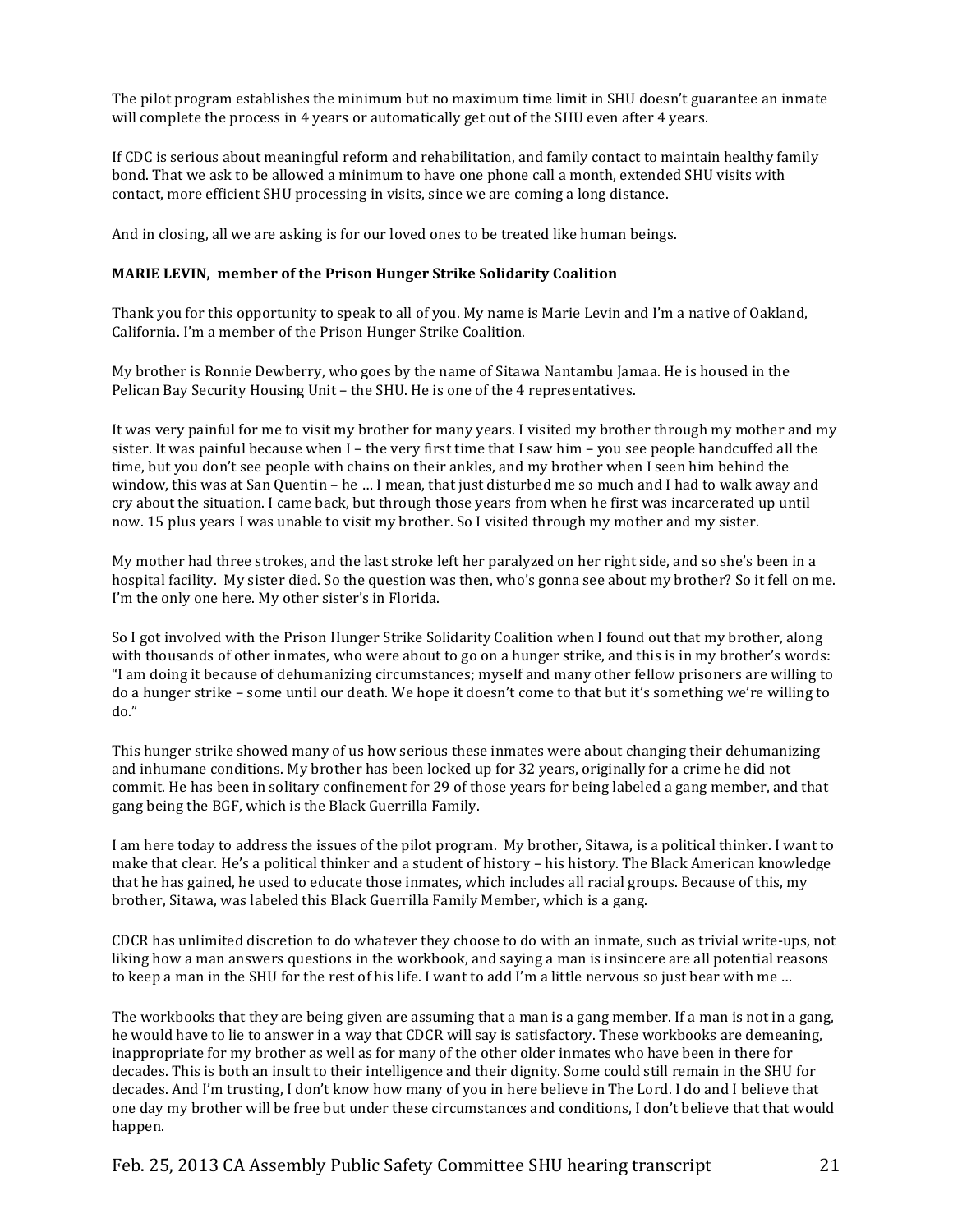No one who is labeled as a gang member will be reviewed in the first two years of the program. My brother has been given the label of gang member. That's two more years where nothing will change for him. That's not right. Placed in prison for a crime as I stated before that he did not commit and placed in solitary confinement because he is being a political thinker.

Calling men a part of a Security Threat Group is labeling men like my brother in an unfair way. Many of the men in the SHU are not a threat to anyone.

I want to speak on the telephone calls that have been mentioned. My mother was given the opportunity – or I should say my brother was given the opportunity to get a phone call through to my mother. My mother, based on the doctor's report, has one month to a year or so to live, and this report was given in December. And so my brother was given the opportunity, based on a lot of things that were through the doctors, and the lawyers making this happen, my mother was – my brother was given the opportunity to speak to my mother for a total of 30 minutes in December, and I'm very grateful for that, and so is he and my mother. But given the fact of these new regulations, it would be after the second year that my brother would be able to get a phone call through, and that is unacceptable.

I believe that if they're concerned about families being in touch with the inmates, if they're really concerned about these inmates being in touch with their families, then that phone call my brother never would have gotten, for one, but that phone call that he would not be able to receive in another two years is far too long.

I want to end by saying that my brother as well as the other representatives are doing all that they can to promote racial unity and peace among the prisoners.

**Assemblyman Tom Ammiano:** I want to thank all the members of the panel. I don't know if there are any comments or questions from Committee members?

Assemblvwoman Holly Mitchell: I heard my colleague Ms. Melendez comment, and I really wanted to give this panel the opportunity ... I think there are three issues: It's circumstances that sends one to the SHU; it's the duration of time in the SHU; and the living conditions in the SHU. Three issues. I think on the first panel we spent a lot of time talking about the structure of the ne program and didn't talk about conditions in the SHU.

But my question to you – if you were in a position to separate yourself from your loving family member – if you feel secure housing is appropriate to have in the state's institutions? And if so, under what circumstances?

**Charles Carbone:** I'll take the first try at it. I think I share the opinion of the former director of the Department of Corrections, Jeannie Wood, who was asked a similar question, and she said it is entirely appropriate to segregate inmates according to different classifications considerations, including whether they would be a threat to other inmates. But there is no penological reason to have that segregation be punitive in nature. And that's what we're creating in SHU units; we're creating an environment that is designed to maximize sensory deprivation. In fact it's more oriented to that end than it is truly is to segregation. So I share the assemblywoman's concern that we promote safety and security within our prison system. Heck I gotta go there and visit prisoners all the time, so I want my lifers who are programming well and trying to get out of prison to be in a good environment. And they can attain that through segregation, but not the type of segregation – and that's what I spoke to earlier – where we're literally codifying the punishment that is inclusive in that segregation.

**Laura Magnani:** Can I just add one thing? That goes back to the fact that the prisoners asked that there be some kind of way to get out of the SHU other than debriefing. That they be able to prove that they could work with people of all groups as a way of getting out of the SHU without debriefing. But what's noticeable about the new regulations is that even if you got through the step down program and were transferred, you still have the identification as an STG member. You cannot get rid of that without debriefing. That is still a fact with these new regulations.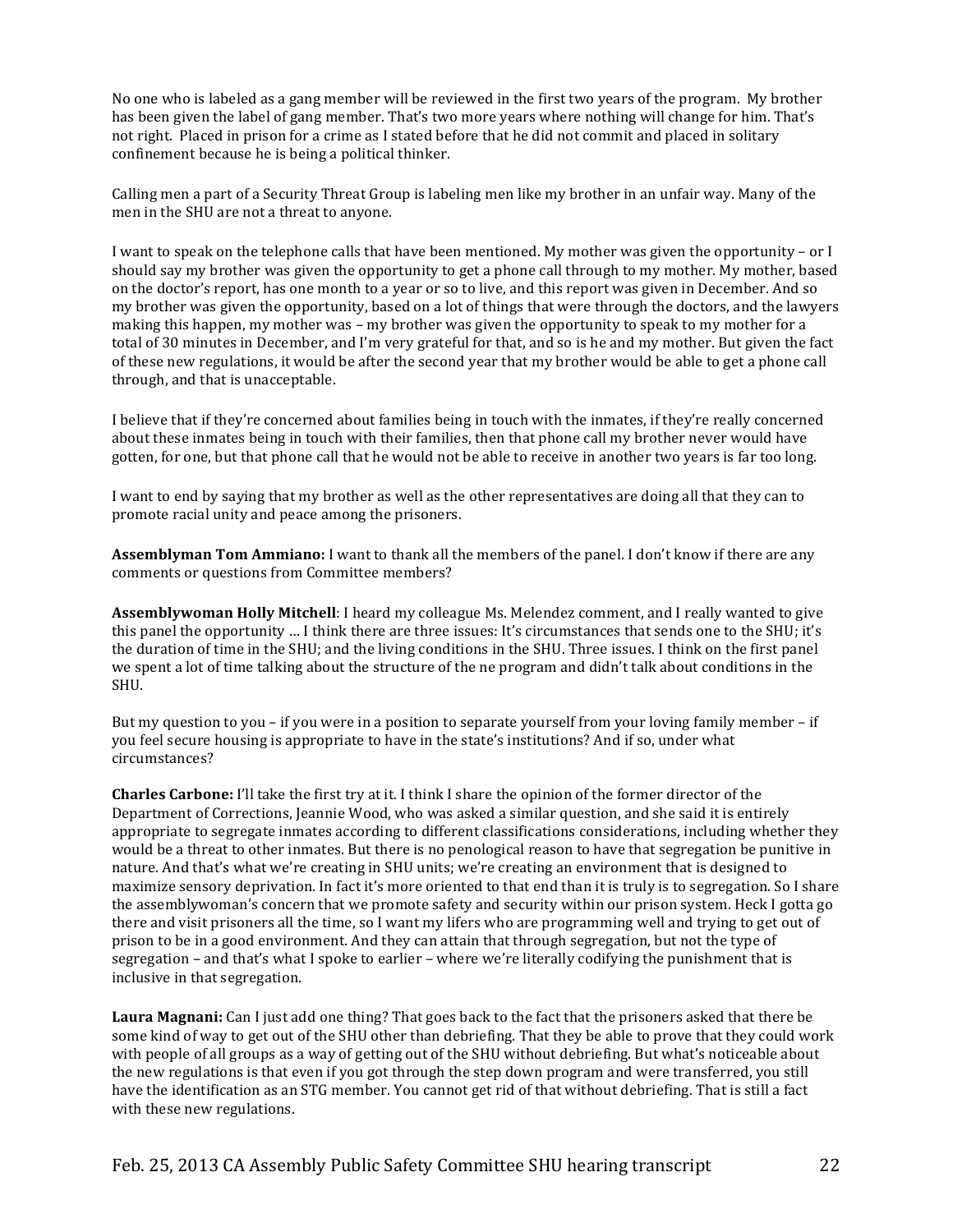**Ammiano:** We've understood that a new hunger strike may be initiated this year, and if that is the case, could you just give us some details about the conditions within the SHU that the inmates would like to see changed? I think we've hit on a number of recommendations with the new processes, but if there is in fact a motivation to have another hunger strike, what would that be around, what are some of the conditions they would like to see changed?

**Carbone:** I think it's actually an issue of a challenge to the indeterminate nature of their confinement, as much as it is to the particular manner of that confinement, Chairman, that the inmates are protesting. I don't think it's as simple as curing the conditions by adding a few programs  $\dots$ 

**Ammiano:** I could hear that in the presentations of our two other witnesses. OK, if there are no other questions or comments, I'm gonna open this up to public comment. We have maybe 20 minutes or so. Because of the time constraints we are going to ask you to be very brief, express your support or opposition, and please understand we will be having further hearings. If you just want to give your name and make a statement.

# **PUBLIC#COMMENTS (selected)**

**Public Comment #1:** Thank you. My partner has been in Pelican Bay SHU for 18 years. In his words, "Critics" say that prisoners in solitary are animals and beyond rehabilitation so the public doesn't dare question how we are treated. We made some bad decisions and are paying for it now, but we're human beings first. When a person makes mistakes in life, it doesn't mean he is stupid or a disgrace to society." California Penal Code Section 597 (t) makes it a crime to maliciously and intentionally maim, torture, wound, torment, deprive of necessary food, drink or shelter, subject to needless suffering, inflict unnecessary cruelty or abuse, or fail to provide an adequate exercise area for animals confined in an enclosed area.")The National Academy of Sciences allows significantly … excuse me I'm really upset … more square footage to house a head of cattle than prisoners enjoy in solitary confinement. Prisons are a taxpayer-funded institution. They do have their place but we ask that you pay very careful attention to the languageing in the new SDP. It's very imprecise. It can be interpreted very arbitrarily. And we ask that you very deeply consider an end to SHU confinement. Thank you so much.

Ammiano: Thank you very much, next speaker please, and I do appreciate the brevity.

**Public Comment #2:** My name is Michelle, my husband is (name withheld). He's 49 years old, he's been incarcerated for 31 years, 26 years in Pelican Bay. I'd like to read this to you: "I went to classification the other day and asked them where I stood in terms of the step-down program. Has my file been reviewed? What step according to what's in my file am I likely to end up in? They told me my file had not yet been reviewed and to justify the delay that they were reviewing the files of those who have been in the SHU the longest. When I told them that I had been in the SHU since 1987, for 26 years, they got all quiet, glanced down at my file for a second, and they quickly looked up and said, 'Well, uh, we should be getting to you soon.'" The step-down program is just like the previous 6-year inactive, two aspects of it are exactly the same. It's the use of innocuous material with no documentation or connection to gang activity. They've used on my husband an Easter card that he wrote to his niece and on an Easter egg had a trimming of some detailed decoration on the Easter egg and they said that that was connected to Aztec something and it was a gang activity. That's no activity. Also, there's no outside review. That's the second thing. They're going to continue to do this and find these things, and they're going never gonna to meet the criteria to progress to the next step.

**Public Comment #3:** My name is Cary and I'm here on behalf of Amnesty International, who in 2011 visited the SHUs in Pelican Bay, Corcoran, and Valley State Prison, and published the findings in a report you should have ("The Edge of Endurance"), my colleagues sent them to you. We were granted access in Pelican Bay to what is known as the short corridor, and were allowed into a housing pod to speak to the inmates. For some, we were the first outsiders they had seen in many years. We sat in a cell with the lights off and the door closed to experience first-hand the environmental deprivation inherent in such confinement. Despite the clear blue skies outside the prison, the cell was gloomy, reading wihtout a light would have been difficult for all but a short period as the highly perforated door blocked out much of the light coming from the skylight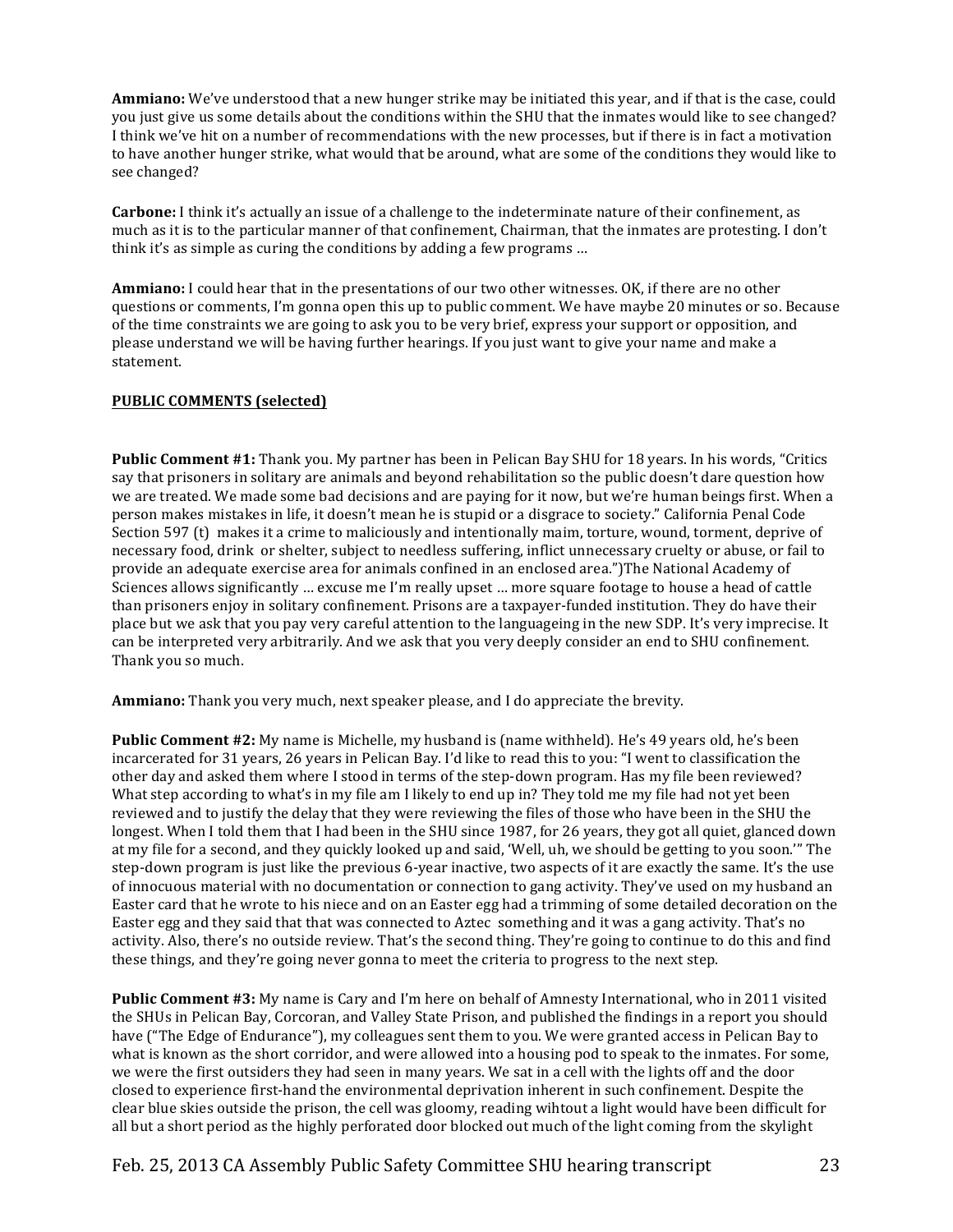beyond the cell tier. These conditions which are designed to minimize human contact and reduce visual stimulation are gratuitously harsh and there can be no justifiable reason penologically. Conditions with in California's SHUs violate a raft of international standards and treaties governing treatment of prisoners.

Public comment #4: About a year ago, I found myself standing next to you at a stop light. We exchanged a couple of words, and we walked across the street. That neither made me your friend nor a politician. But yet, my son is considered an associate with people that he didn't even talk to. So the major concern that we have is that being an associate – the associates are concerned about family members being categorized in one of these STG groups, expanding beyond them and penalizing them and us as families further by not allowing us to have our visits, not allowing my son to see his son. You know, those are very strong concerns for us. We would really like to see the contact visits returned. Thank you.

**Public Comment #5:** My name is Dolores Canales and I have a son that's being held in Pelican Bay solitary confinement. In 2010, Aug. 26, 2010 Bioquel was cited for being in violation of federal law because the National Institute of Health and federal law prohibit research chimpanzees to be held in solitary confinement, citing that solitary confinement is seen as detrimental to their mental and physical health for a chimpanzee. And how much more of a social being is my son in comparison to a chimpanzee? And I would just like to close with I myself have been labeled as the "worst of the worst" by CDC. I myself have been labeled as a "program" failure." I myself have spent 20 years within the system but thank God I was not held in Pelican Bay SHU or I would still be there. Instead, I've been out here for 11 years – very productive member of society.

**Public Comment #6:** This is a picture of my son in Pelican Bay, he's been there 11 years. He was sent to Pelican Bay SHU because somebody went through a debrief program, and mentioned that my son had some kind of artifacts in his room or whatever, art stuff. So California Department of Corrections where he was in the south, they put him on a potty watch for three days, he didn't pass anything, therefore they went to the city's judge and got a warrant for search. It wasn't a warrant to search his cell, it was to search his body cavities. They laid my son down on his face, strapped him down, went and violated his body, did not remove nothing, now he's in Pelican Bay, because they did not find nothing, as a validated gang member.

Public Comment #7: My name is Melissa, my husband is (name withheld). He's asked me to read this letter on his behalf.

"I've been incarcerated for 27 years. I've been at Pelican Bay for 23 years and 20 of those years in solitary confinement here at Pelican Bay. We are being kept in solitary confinement for things that have nothing to do with gang activities, such as drawings, photocopies of art work, saying hi to someone, lending a book or magazine to someone. These are things that the majority of us are being kept in solitary confinement. And due to these long years of sitting in a windowless cell about the size of a restroom for 23 hours a day has resulted in many physical and mental health issues, such as lack of sun, no human contact, eve problems, skin disorders, allergies, breathing problems, high blood pressure, heart problems, and mental issues, which are brought on or made worse due to being kept in solitary confinement for decades. Being kept in solitary confinement is affecting our chance at freedom. Many of us are serving life with the possibility of parole, which means we can go up in front of the board to get a date and be released from prison. But since we are here in the SHU, the board uses that reason to deny us a date, and now under the new law, a denial could cost us 5,10 or 15 years." Assemblymembers, us as (x's) family are also affected by our loved ones being kept in the SHU. The stress and worry has caused collateral damage to me and my family and especially to my mother-in-law.

**Public Comment #8:** Hi my name is Karen, and I'm here to speak on behalf of my fiancé (name withheld), who is in the SHU for 6 years. I just want to touch on the things that are very important, he told me to speak from my heart today, but I need to be sure that I speak the facts today. Number one, that last week he went for his six-year inactive review, and I want to quote what he was told. First of all they found five things on him: two of those were that his name was on a roster in someone else's cell. 2: He was charged twice for a drawing from 2008 that they found in his cell that had an Aztec shield with a G on it that they are determining designates him as a gang member. And the other situation was from an inmate who pc'd up, meaning that he debriefed, and he gave my fiancé's name as an active member. They had absolutely nothing on  $(x)$  to keep him there.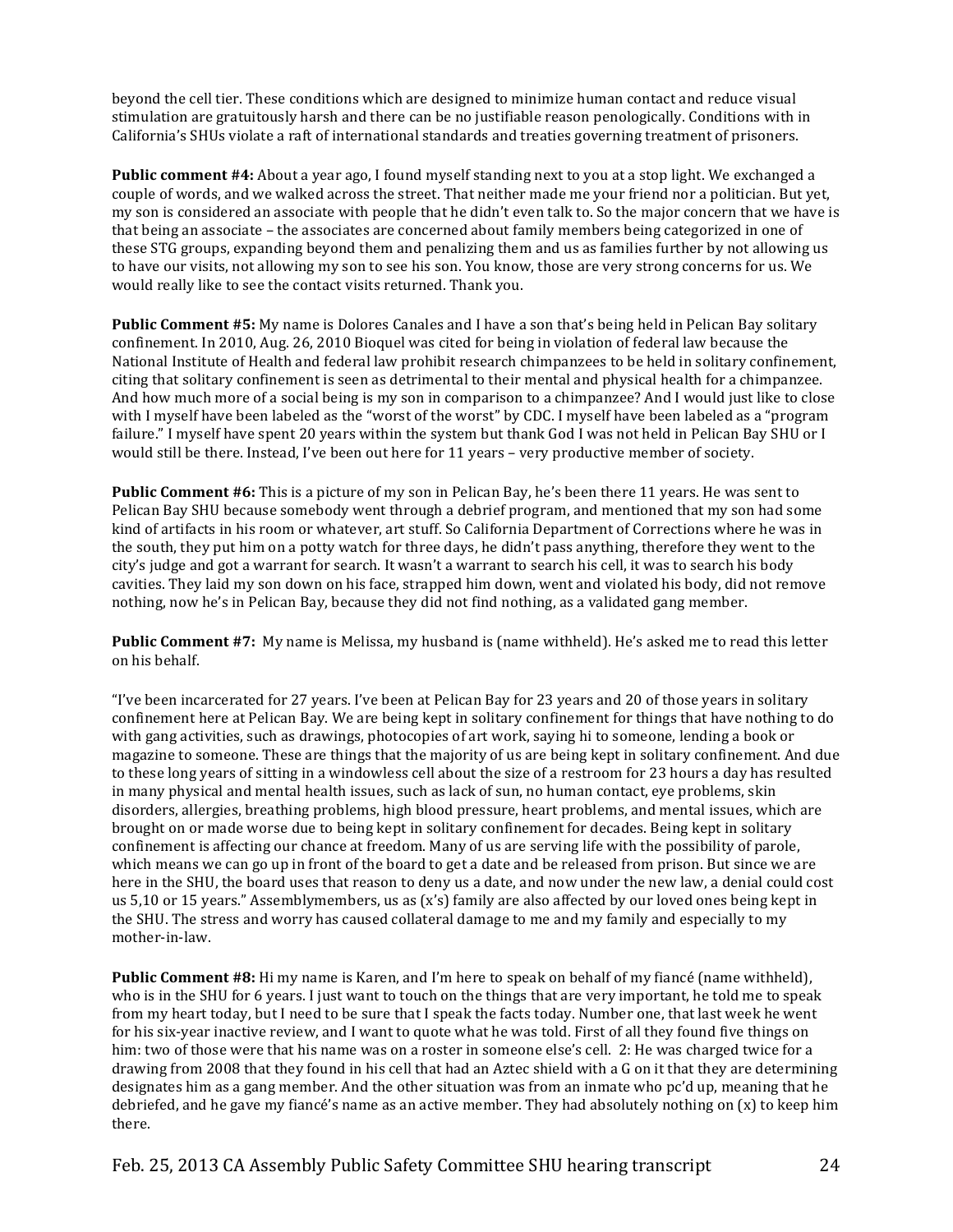**Ammiano:** All right, I'm gonna need you to conclude, I'm sorry.

**Karen:** OK, but just let me tell you what was told to him by his counselor. She asked him how long he's been in the SHU, he said six years. She said, "Oh, you're just a youngster. You have at least four more years to do here." And, the IGI told him that they are not going to abide by the new program until the court forces them to do so.

**Public Comment #9:** My name is Gilbert, I'm here on behalf of my brother who's in Corcoran SHU. Two comments I heard earlier – why, my brother was validated for two things. One for participating in the hunger strike, and another was being on the list of somebody's in good standing with a prison gang, somebody he didn't even know, they found that in somebody else's cell. And also he mentioned to me too that he does not want to participate in the step-down program because they want him to admit that he's a member of a gang that he's not even part of.

**Public Comment #10:** Good afternoon. I have a son that's in Pelican Bay SHU. I just want to say that in government we have checks and balances, so why then is CDC able to make policies without independent review other than themselves? Any agency who responsible for policing themselves will never be fair but only act as a dictatorship. In court, you must have evidence to bring up charges; in the prison system, it's whatever they say goes. We cannot allow this anymore. How come they are not complying with the agreement? It's because they're allowed to get away with it. I care about all human rights, and I'm not selective in choosing one. We cannot say we care about human rights and stand by and watch the atrocities committed by the CDC. Thank you.

**Public Comment #11:** Hi my name is Amber, and my brother is an inmate of the Pelican Bay SHU. I just wanted to share with you an experience I had yesterday visiting him. It was a conversation right before we left, and he informed me visiting would no longer take place after the Fourth of July, the hunger strike would resume on the 8<sup>th</sup>. I was kind of shocked, trying to register I'm not gonna see him for a while. He said don't come back until January because I don't want anybody to see me in those conditions. So it hits .. this is real. This really gonna happen, people are gonna die, and people are gonna starve themselves, you know, it's all because of their human rights. The 8<sup>th</sup> amendment states ... they should be covered under that.

**Public Comment #12:** Hi, my name is Brandy and my brother is serving an indeterminate SHU after no new incidents, and I can honestly say where he was ready to come out a different prisoner, and unfortunately received the indeterminate SHU. In his book "Hell Hole," Sen. John McCain is quoted as saying "It's an awful thing, solitary. It crushes your spirit and weakens your resistance more than any other form of mistreatment." MIStreatment. Chief Justice Sandra Day O'Connor outlined: "Prison walls don't form barriers separating inmates from the protections of the Constitution." Currently, we spend over \$43,000 per year housing each prisoner. None of the money spent goes for rehabilitation. Instead, we are spending this money creating a situation which fosters the deterioration of the minds and mental states of humans – people you plan to one day release back into society. The current system is unjust, unconscionable, and unacceptable, and must be fixed now. Writing for the majority in 2011, Supreme Court Justice argued "the system was incompatible with the concept of human dignity and has no place in society."

**Public Comment #13:** My name is Ibrahim Moss and I have no family or friends in any California Corrections SHU. I was listening earlier to the CDC and it was like listening to a movie, and I literally couldn't believe it, that these are people who are part of criminal justice corrections system who act as though they're criminals. The process of placing people in jail in jail, a double punishment, is unconscionable to me. some review has to happen. The second thing is we have to take a look at the nexus between the punishment they're receiving in jail, and the end that they seek. There isn't any. If you decide to put someone in jail for 20 years, and then in solitary confinement on top of that, what end goal is that? It's only to punish. The third is a question, of definitions: how is a gang defined, and why is it used so frequently to validate someone to be stuck in the SHU?

**Public Comment #14:** Thank you Chairman Ammiano, I'm Jim Winberg with the Friends Committee on Legislation in California. We think it's imperative that the placement of any prisoner into solitary confinement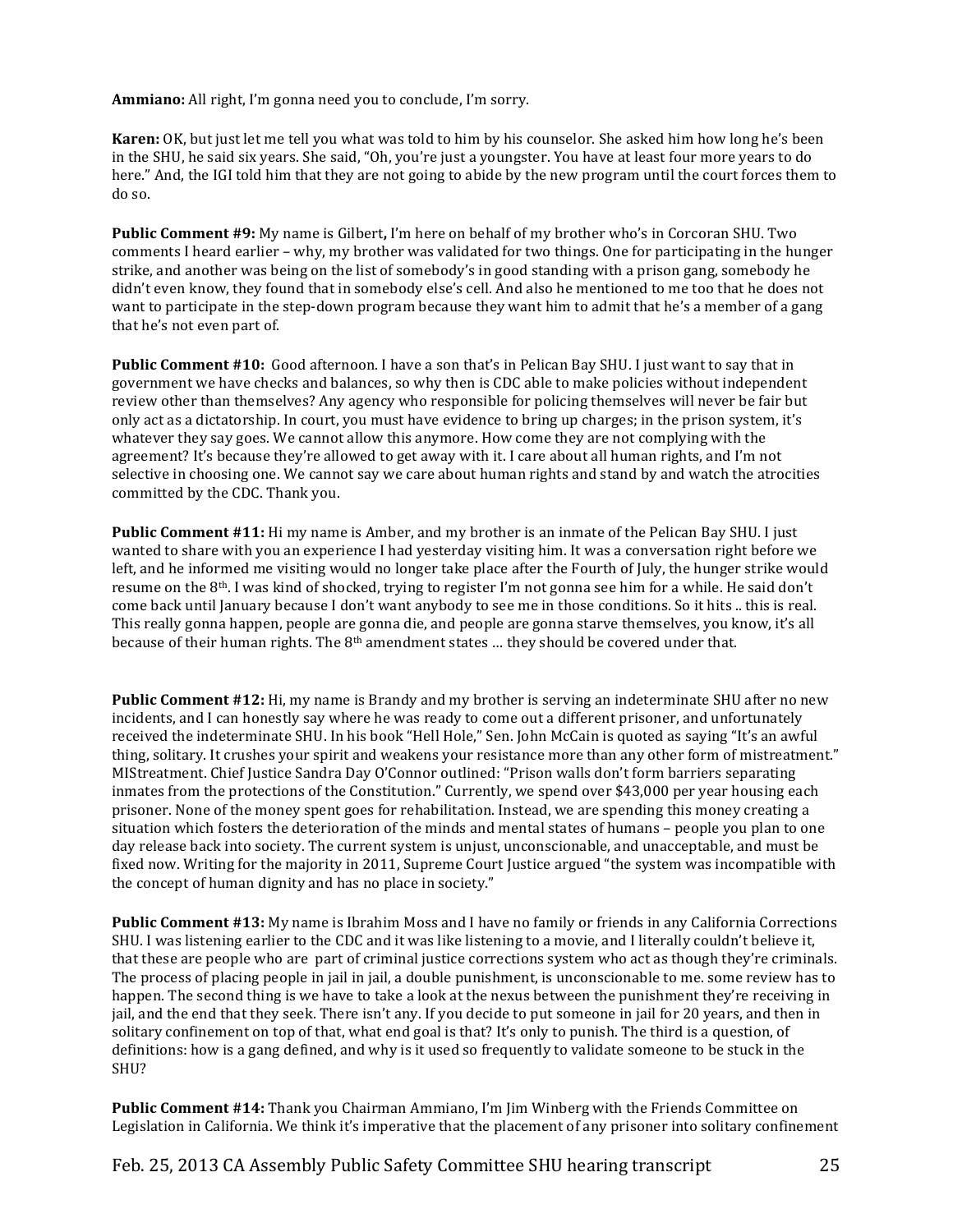must be based on the commission of specific acts, as opposed to mere association with others. We're very concerned that the new regs are extremely broad in how they define behavior. Because of the serious nature of long-term isolation, prisoners should receive full due process, it should be adjudicated by an independent body, before they are placed into the SHU. Lastly we think there must be a clear path for prisoners to be released from the SHU lasting no more than 18 months.

**Public comment #15:** My name is Randy Levin, my wife is Marie Levin, and I'm here because I love my brother. My brother has not had a write-up for 16 years, there is no negative thing they could say about him, but there's no positive way he can demonstrate he's a changed man. He's validated because of what he reads and writes. I tell him I'm so proud of him that he hasn't gone crazy. And the reason he hasn't gone crazy is because he constantly reads and writes, and occupying his mind for productive things. He's made a point to make the representatives to be working together. Torture is torture, and it should be stopped.

**Public Comment #16:** My name is Nancy Stoller, I'm the chair of the jail and prison health committee of the American Public Health Association and a member of the governing council of the APHA. The APHA has a longstanding policy opposing torture of all kinds on both public health and human rights grounds. Our position is that indeterminate solitary confinement is a form of torture. Last summer I met with one of the prisoners in the SHU; he told me that although he had a very long record of not violating any rules, he was just about to get permission to get a photo sent to his daughter, or of course he could debrief. One photo. If this isn't a kind of torture, I would like to know what is. We in the APHA urge the Legislature to act to end this indeterminate solitary confinement.

**Ammiano:** We need to be out of this room by 4, and believe me there will be a lot more discussions and more hearings, so I hope you don't feel cheated.

**Public Comment #17:** My name is Sheila Pinkola, and I'm an emeritus professor from Pomona College and a member of CURB. The UN has determined being held over 15 days in solitary confinement constitutes cruel and inhumane treatment. The average term in the SHU at Pelican Bay is 7.5 years. I write to somebody in the SHU who's been in solitary for over 25 years for no justifiable reason. This arbitrary imposition of solitary confinement by prison guards with no civil or judicial external, oversight is criminal, undemocratic, inhumane, and needs to stop.

**Public Comment #18:** My name is Cynthia Machado. My brother Alex Machado was in solitary confinement almost two years. I have documentation of Alex's unnecessary placement in solitary confinement. Unsubstantiated evidence of prison gang validation. I have documented proof of his mental health deteriorating while being housed in solitary confinement. Signed by the CDC mental health department. My brother was in Kern Valley and transferred to Pelican Bay. The way that my brother's torture ended was by suicide. On Oct. 24, 2011, where is the rehabilitation in solitary confinement? And I'd also like to know where is the rehabilitation in driving someone to suicide? (crying and applause)

**Public Comment #19:** My name is Danny Rocco and I'm a prison and human rights activist. The hugest threat to the CDCR is not a validated gang member or associate but an educated person. Many of these men are in the SHU because they want to self-rehabilitate and become socially mobilized. I give immense respect to anyone who can survive just one day in the SHU. I have a statement from a man currently in Calpatria State Prison: [Readout of statement from SHU prisoner]

"I'm currently being held in an administrative housing unit. I've been housed in ASU for over 4 years, pending transfer to Pelican Bay Secure Housing Unit due to my alleged association with a prison gang. I'm reaching out to you not as a mindless animal as we are so often portrayed by CDCR and the media, but as a human being desperately holding on to his humanity. being in prison is hard enough but solitary confinement is simply cruelty. Everyday spent in isolation is a slow torturous day that chips at your humanity and crushes your soul. So far, my worst experience in ASU has been watching how these people – how this place can break a person's will to live and cause them to take their own life. I'll never forget the day when correctional officers and medical staff dragged out the lifeless body of a man who once had hopes and dreams.

**Public Comment #20:** I'm a psychologist, educator, and member of the Coalition: [Readout of statement from SHU prisoner, from Sacramento]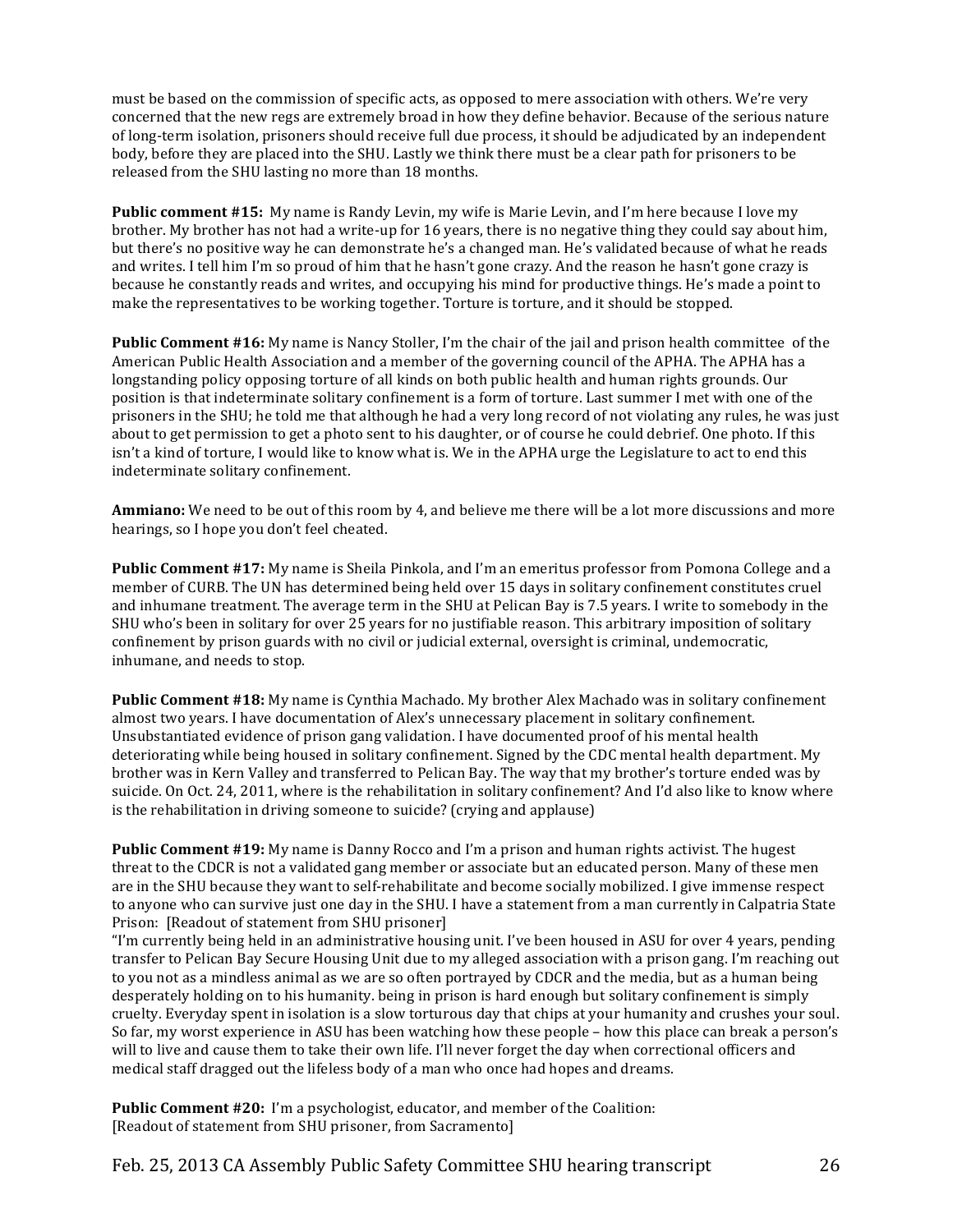"I'd like to say that CDCR has decided to play by its own rules for the way they handle new Africans, Latinos, Mexicans, and poor whites who may feel they are a threat or have influence on others by teaching history, culture, prison reform, and assisting each other with legal cases. They call us who are all over 40, gang members, and think certain pieces of literature we read and study promote violence. How so? We as a coalition change our idealism from criminally minded to revolutionaries, and being educated is the only way we'll get liberated. We rehabilitate ourselves, not the system. We're trapped behind enemy lines in Secure Housing Units and AdSeg for learning and becoming knowledgeable men. We study economics, politics, psychology, sociology, history, and the ways of the unjust system that tries to keep us buried alive in these concrete tombs – some for 20, 30, and 40 years. We chose to sacrifice ourselves by way of a peaceful hunger strike twice in 2011 to bring attention to our oppressors; that we have certain demands that we'd like met. And mind you, there are things that we already have coming that they took away..."

**Public Comment #21:** My name is Marilyn McMahon. I'm an attorney and executive director of California Prison Focus. I'd like to just summarize a point in our letter from a Pelican Bay SHU prisoner to me. He finds it funny that the rationale CDCR gives for their validation program is that STGs in California are, quoting CDCR, "the most violent and sophisticated" and that they're responsible for "trafficking narcotics, committing and/or threatening violence against staff and offenders within the institutions." Yet, you compare that with the source criteria that gets someone into the SHU – tattoos, art with cultural symbols in them, reading the wrong books – what does that have to do with the rationale?

**Public Comment #22:** [Readout of statement from an inmate in solitary confinement for 32 years] "I believe that it's imperative for us as prisoners who have endured the blunt forces of this deprivation to articulate its torturous impositions upon our very humanity with the intent to dull our natural senses of touch, smell, tasting, seeing and hearing while simultaneously attempting to suffocate our human spirit, facilitating our unnatural deaths within the catacomb of this concrete construct serving as our burial as they introduce their step-down pilot program, which is the equivalent of scripting the obituaries to the demise of our humanity."

**Public Comment #23:** My name is Jerry Elster, formerly incarcerated, I did 26.5 years on a life sentence, and I can say it was the first time I could walk into a forum and speak on humanity. I've been in some of those disciplinary hearings that CDC is having, I saw the disproportionality of it, I see how many … first of all, we need to get back to humanity, and it's a shame that in these days and times we are still using these cruel ways in which to treat our people. Two things: if we look at the caliber of men and the tools that they're using to get their message out now, we'll be able to realize that they are humane, they ask for 5 core demands, human demands, to be treated like humans. Secondly, these are the same men they say are the worst of the worst, recently put out a thing to cease racial hostility, against racial violence that's going on in the prison.

**Public Comment #24:** My name is Anjelica, I'm a student at University of California Riverside, and I just want to urge the board to put a stop to the step down program because what it's doing is leaving the doors open to criminalize a whole new generation of youth. And I'd like to warn you that prior to the hunger strike, CDC released a proposal to add more than 500 SHU cells, so this is officially generating a use to fill those cells, you can find it on their website (see OIG report above), and their budget is already \$180 million just for Pelican Bay, please consider alternatives for this money, what we could do for men in those cells but also for the next generation.

**Public Comment #25:** My name is Linda Evans. I work with Legal Services for Prisoners with Children and All of Us or None. I am formerly incarcerated and have done many months myself in solitary confinement, although not under the most brutal conditions that I find here. I have a statement I will send to you because we don't have time for it to be read from the SHU in Corcoran. They've been 100 years in prison, with 67 of those in the SHU. We appreciate this hearing but we feel very strongly that you must do something and that there must be an external review of all of the prisoners that are in the SHU – something independent so that the internal racism and the internal regulations inside CDCR will not be used to prolong the torture of these people.

**Public Comment #26:** My name is Joanne Warwick, I'm an attorney, a living example of someone who is falsely accused by the Department on the outside … they withheld exonerating information and lied about it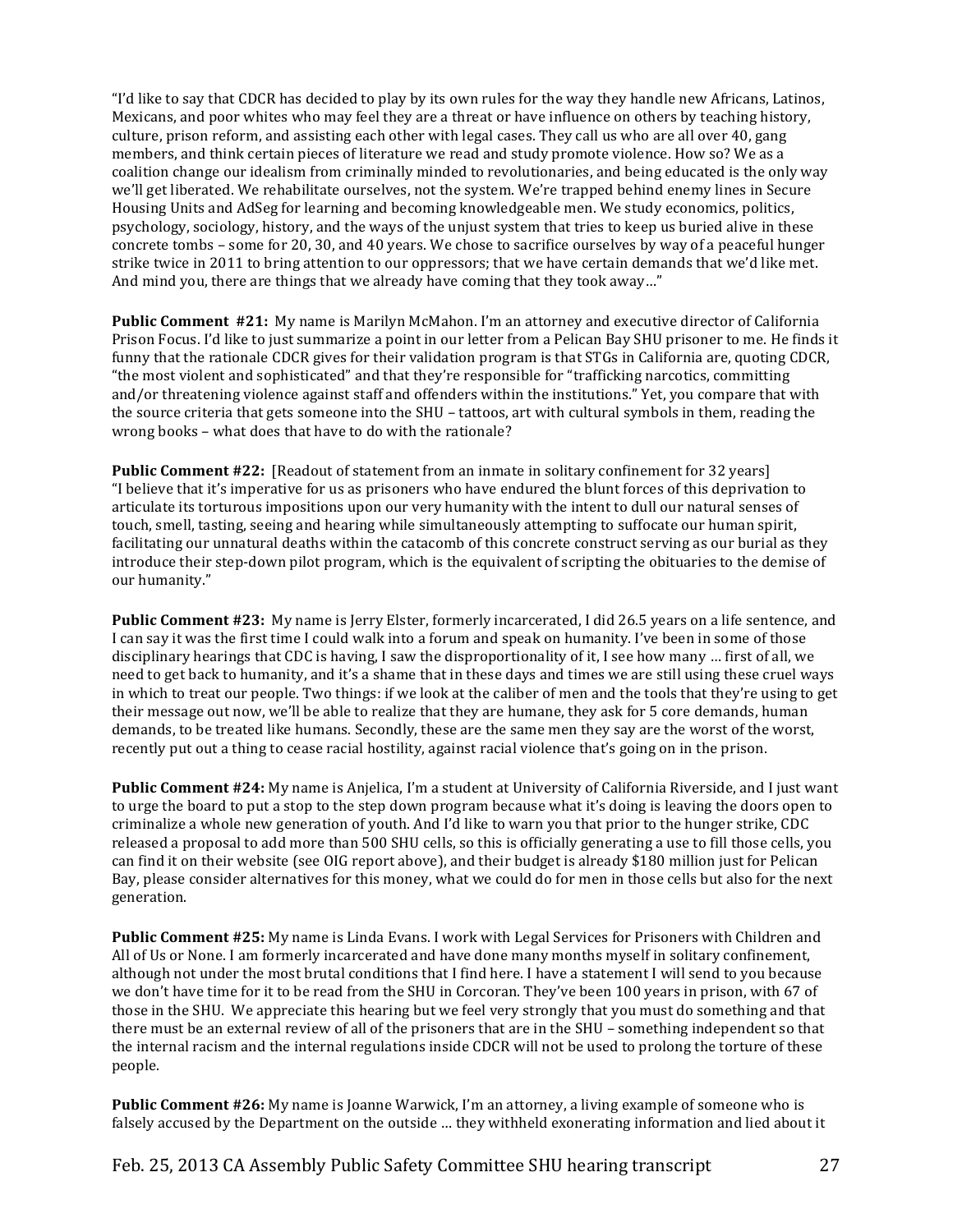... it's not because I want you to feel sorry for me but I want you to understand if they would do this to me, an attorney on the outside accused of being a threat, what do you think they are doing to people on the inside? I would like to reiterate the absolute need for external review and external due process and I urge you to continue serious and meaningful oversight.

**Public Comment #26:** My name is Lisa O and I'm an advocate, I flew up from San Diego this morning to attend this hearing and the rally, and I just wanted to say that the CDC said that there is determinate, that the highest sentence you could get is five years for murder, true? but that there's indeterminate, and you could be put in there forever for something that you might do.

**Tom Ammiano:** I know it's been a long hearing, and I do appreciate all the different perspectives. We're taking a little bite out of a big apple, and we will continue to work with the CDCR and certainly take the input from the various viewpoints that we've heard today. I think the most important thing is that the issue is now on the radar (applause) and the kind of collaboration we get is probably gonna be the answer to bigger and better solutions, but in the meantime these baby steps are frustrating for everybody, no matter what side you're on.

But it's the way we work up here. I do think this has become a populist issue – bigger than the Legislature, bigger than the CDCR. I always, whether it's something I agree with or not I always encourage that because it informs us and teaches us all.

**Holly Mitchell:** Chairman, if you would allow me, I just hope that in our next conversation, the next opportunity this committee has to discuss this issue, that we can really delve more deeply into living conditions in the SHU. We really talked a lot about the new plan of action in terms of moving people through the process. But when I read what for me feel to be very reasonable expectations, requests like an additional 2 ounces of food, 4 servings of fruits and vegetables a week instead of two – they really feel to me as very simple, humane, that won't require legislative direction or oversight, that could be done either at the individual institutional level, or at the cabinet level, I really hope we have the opportunity to talk about the living conditions in the SHU, because that's really what the public seems to be talking about mostly, in addition to the amount of time spent. So I hope we can have that conversation, Mr. Chair.